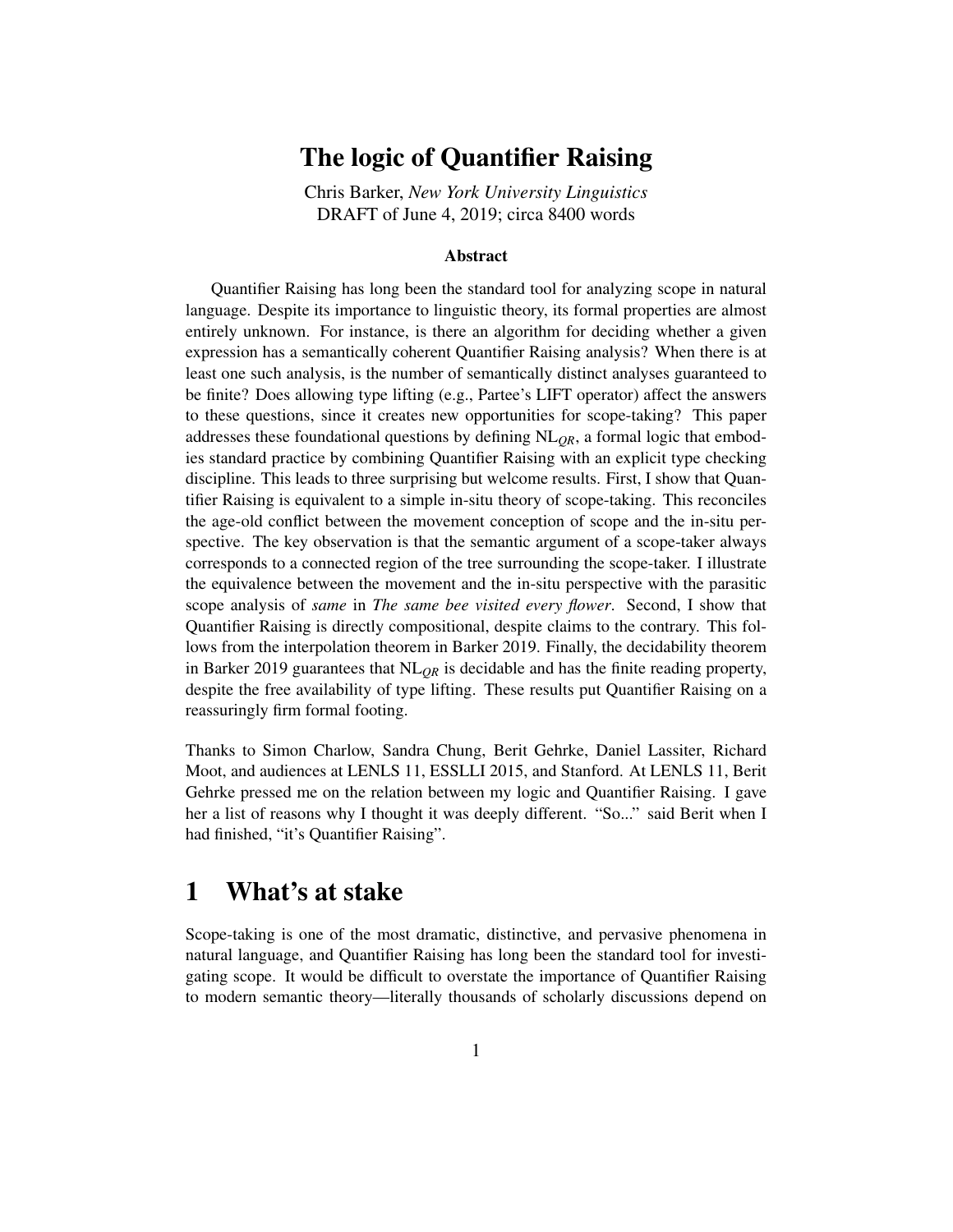Quantifier Raising, and it is part of the catechism of every well-educated linguist and philosopher of language (chapters 7 and 8 of Heim and Kratzer 1998).

Yet the formal properties of Quantifier Raising have, as far as I know, never been studied. As a result, Quantifier Raising is currently an addictively convenient lingua franca without any guarantee that it behaves formally in a reasonable way. Obviously, this is a less than satisfactory status for such an important tool in the theoretician's toolbox. This paper establishes Quantifier Raising as a well-defined operation with excellent formal properties that can be used with justified confidence.

The key to a deeper understanding of Quantifier Raising is to explicitly regulate the interaction between semantic types and scope-taking. The strategy deployed here will be to make Quantifier Raising a bone fide rule of logical inference in a formal logic, which I will call  $NL<sub>OR</sub>$ . This paper will not include technical details or formal proofs of metatheorems, but will instead describe and interpret the results of Barker 2019. Most notably, it turns out that  $NL_{QR}$  is decidable: that is, it is possible to find all semantically distinct scope analyses in an amount of time proportional to the length of the target expression.

It follows that there is no (computational) reason to worry about restricting quantifier raising by, say, prohibiting the raising of non-quantificational DPs, or by prohibiting the re-raising of previously raised expressions, or by restricting the availability of type-lifting (e.g., Partee's LIFT operator), all of which have been proposed in the literature. Instead, we can allow type-lifting and Quantifier Raising to operate freely, secure in the knowledge that there is an algorithm that will deliver all interestingly different analyses.

I'll illustrate how  $NL<sub>OR</sub>$  can help reason about scope by discussing one analysis in some detail that bears on the debate over movement versus in-situ conceptions of scope-taking.

#### (1) The same bee visited every flower.

On the analysis of Barker 2007a, the scope of *same* is parasitic on the scope of some other operator, in this case, the quantifier *every flower*. This example motivates and illustrates the Contiguity property defined below, which says that the semantic argument of a scope-taker always corresponds to a contiguous region surrounding the scope-taker. Given contiguity, I show how  $NL<sub>OR</sub>$  can be viewed as characterizing the traditional movement conception of scope-taking, or an in-situ conception, as desired.

Jacobson (e.g., 1999 and many other works) advocates a particular kind of compositionality she calls direct compositionality, on which every syntactic constituent must be assigned a well-formed semantic denotation. Because the usual Quantifier Raising analysis does not assign a meaning to some phrases containing scope-takers, Barker and Jacobson 2007 hold up Quantifier Raising as their paradigm example of a nondirectly compositional system. On the contrary, I show below that Quantifier Raising, as implemented in  $NL<sub>OR</sub>$ , is directly compositional.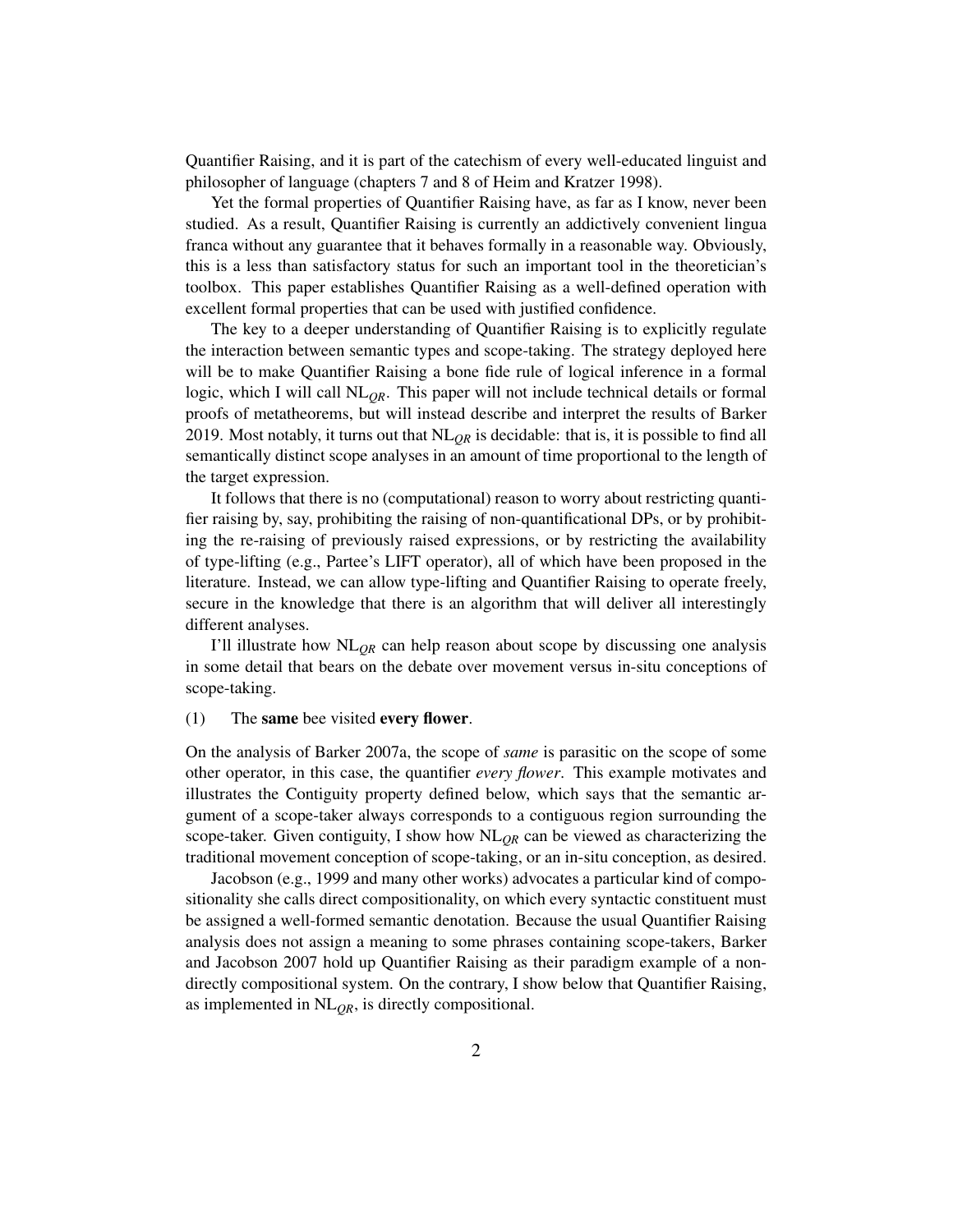As I will discuss below, there must certainly be empirically-motivated constraints on Quantifier Raising, just as there are empirically-motivated constraints on overt syntactic movement. But in view of the results here, these additional scope constraints will be part of the theory of natural language, and not motivated by a need to make Quantifier Raising computationally or conceptually well-behaved.

For those readers who have ever worried about Quantifier Raising, this paper will put your worries to rest. For those who have never worried about Quantifier Raising, this paper will vindicate your confidence.

## <span id="page-2-0"></span>2 Quantifier Raising as a logical inference

Montague 1974 proposed that scope-takers lower into their surface position via a rule of Quantifying In. May 1978, 1985 developed a similar idea but in reverse: in May's version, the scope-taking expression merges in its surface position, then raises to take scope over its argument via a rule of Quantifier Raising. Glossing over inessential technical details, Quantifying In and Quantifier Raising are inverses of each other:



May's Quantifier Raising maps the tree on the left to the one on the right, and Montague's Quantifying In relates the trees in the opposite direction.

Montague's Quantifying In was part of his syntactic component, and not part of his Intensional Logic. The central innovation explored here is to make Quantifier Raising part of the logic itself—to make it a rule of logical inference:

$$
\begin{array}{ccc}\n\text{Montague} & \xleftarrow{\text{everyone}(\lambda x. \text{Ann} \cdot (\text{saw} \cdot x)) \vdash S} \\
\hline\n\text{Ann} \cdot (\text{saw} \cdot \text{everyone}) \vdash S\n\end{array}\n\quad \text{May}
$$

In the top to bottom direction (Quantifying In), this bit of reasoning says that given the judgment expressed by the top line, infer the judgment expressed by the bottom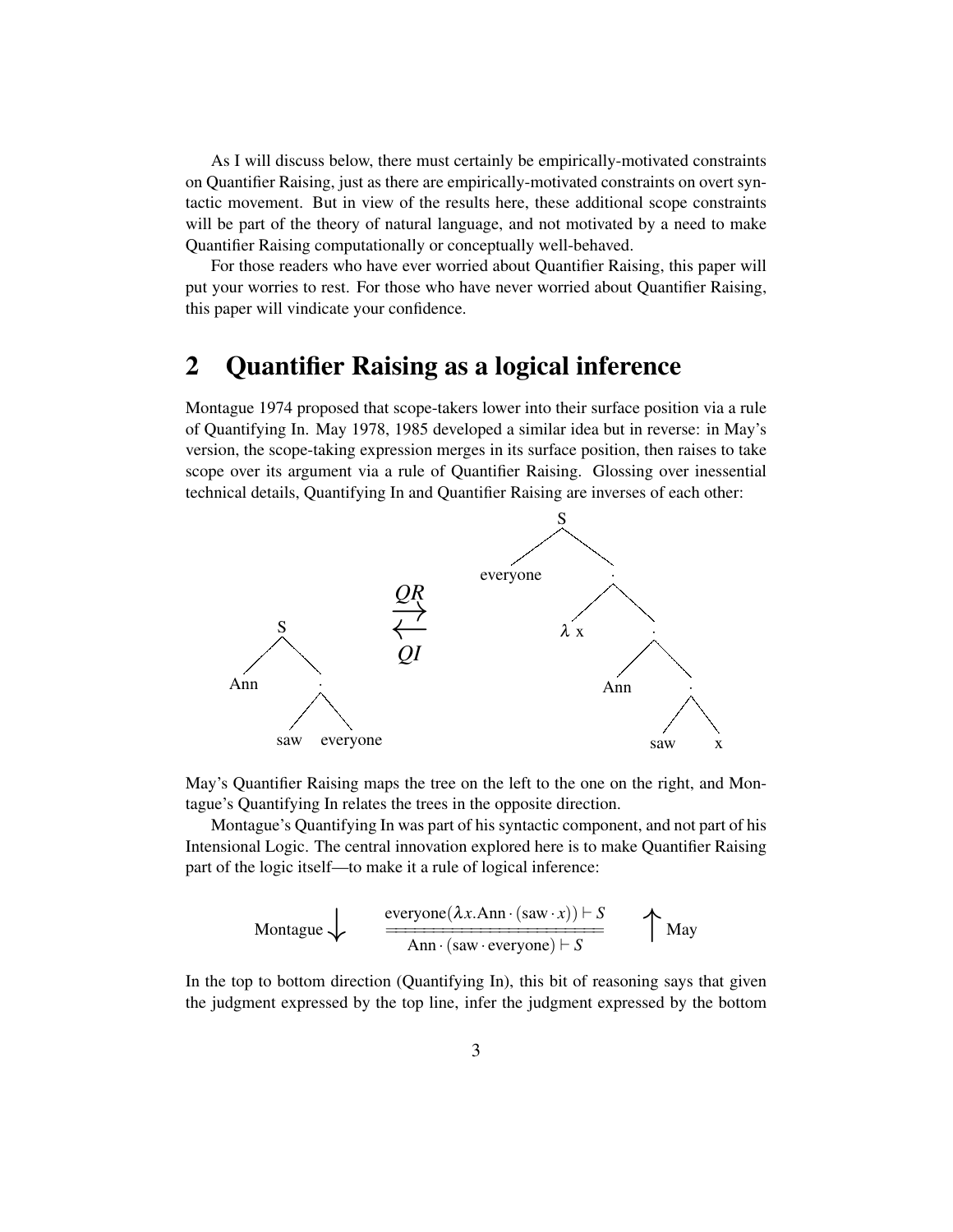line. That is, given that the logical structure everyone( $\lambda x$ .Ann·(saw·x)) has syntactic category S, infer that Ann  $\cdot$  (saw  $\cdot$  everyone) also has category S. In the bottom to top direction (Quantifier Raising), given that Ann ·(saw · everyone) is an S, infer that everyone( $\lambda x$ .Ann·(saw·*x*)) must be an S. The net result of the bidirectional inference is that the top judgment holds if and only if the bottom one does. In other words, the two structures are equivalent, and therefore syntactically interchangeable.

As I'll explain below, the form of this inference has some unusual elements, including the use of lambdas and variables. Nevertheless, Barker 2019 shows how to make such inferences part of a bone fide logic, opening the path to a treatment of Quantifier Raising that allows us to bring to bear the methods of formal logic for addressing the foundational questions of interest here.

# 3 NL*QR*, the logic of Quantifier Raising

Readers unfamiliar with Lambek-style grammars may want to skim this section on a first reading, returning later for a deeper understanding of the technical details.

Explaining how the logic works will proceed in two phases: first, I'll present NL*QR*. Then I'll explain how derivations (proofs) licensed by the logic correspond to the traditional Quantifier Raising diagrams familiar from the literature.

What does it mean to use a formal logic to describe the syntax and the semantics of a natural language? Usually, formal logics guarantee preservation of truth: if the premises are true, the conclusion is guaranteed to also be true. Following the work of Lambek, van Benthem, Moortgat, Morrill, and many others (see Moortgat 1997), we can use a logic to describe natural language if we understand that it guarantees instead preservation of grammaticality: if the premises are grammatical, then the conclusion will be equally grammatical.

In this spirit, the formulas of the logic will be interpreted as syntactic categories. For this paper, basic categories include DP, the category of determiner phrases (with semantic type  $\epsilon$ ), and S, the category of ordinary clauses (with semantic type  $\epsilon$ ).

In addition to atomic categories, following Lambek 1958, there are complex categories formed using left implication '\' and right implication '/'. For instance, an expression in the category DP\S has semantic type  $\langle e, t \rangle$  and can combine with an expression in the category DP to its left in order to form an expression in category S. Likewise, an expression in  $S/(DP\ S)$  has the semantic type of a generalized quantifier, namely,  $\langle \langle e, t \rangle, t \rangle$ , and can combine with an expression in category DP\S to its right to form an expression of category S, and so on. I'll use the symbols *A*, *B*, and *C* to stand for arbitrary categories.

Because these categories encode the linear direction of function/argument combination ( $\langle \cdot \rangle$ ' versus  $\langle \cdot \rangle$ '), they are somewhat more fine-grained than pure semantic types. But it is easy to adapt the logic to a more sophisticated syntax, if desired: just replace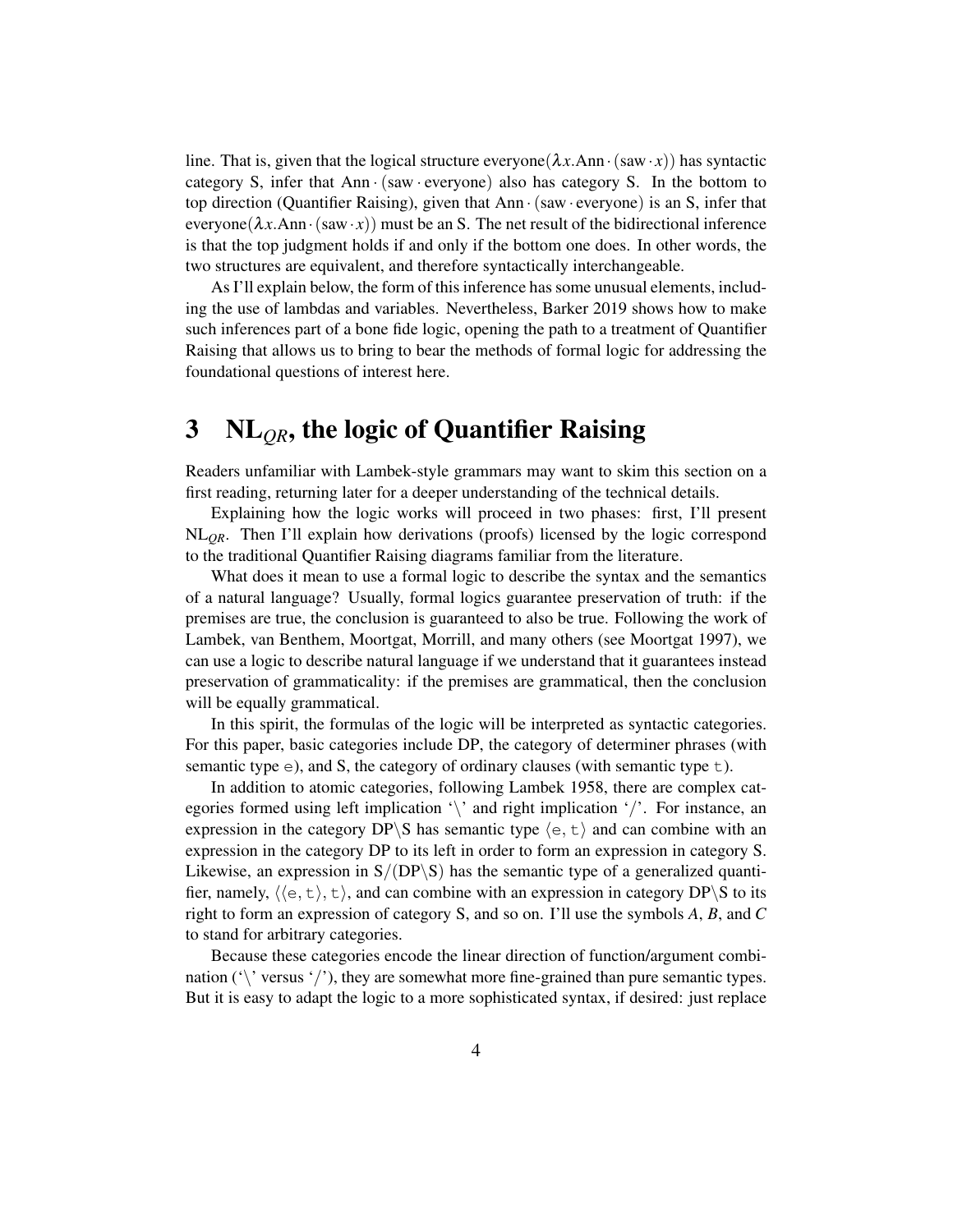each category with its semantic type, and ignore linear order. In this way the logic studied here can easily be adapted to supply scope analyses for any syntactic theory on which there is a well-defined correspondence between syntactic constituents and their semantic types.

Categories can be combined into (binary) tree structures. I'll use  $\Sigma$ ,  $\Delta$  to stand for trees. A *sequent* has the form ' $\Sigma \vdash A$ ', and is interpreted as claiming that the tree  $\Sigma$ is a member of the category A. For instance, the sequent  $DP \cdot DP \setminus S \vdash S$  claims that a tree consisting of an expression in category DP followed by an expression in category  $DP \ S$  constitutes a (tree-structured) expression in category S.

The rules of the logic describe grammaticality-preserving relations built up out of categories, trees, and sequents.

#### NL*QR*, the logic of Quantifier Raising:

$$
\frac{\Gamma \vdash A \quad \Sigma[B] \vdash C}{\Sigma[\Gamma \cdot A \setminus B] \vdash C} \setminus L \qquad \frac{A \cdot \Gamma \vdash B}{\Gamma \vdash A \setminus B} \setminus R \qquad \qquad \frac{}{A \vdash A} \text{Axiom}
$$
\n
$$
\frac{\Gamma \vdash A \quad \Sigma[B] \vdash C}{\Sigma[B/A \cdot \Gamma] \vdash C} / L \qquad \frac{\Gamma \cdot A \vdash B}{\Gamma \vdash B/A} / R \qquad \qquad \Sigma[\Delta] \equiv_{QR} \Delta \cdot \lambda \alpha \Sigma[\alpha]
$$

Here, ' $\Sigma[B]$ ' is a tree containing a specific occurrence of a category *B* somewhere inside. An example will illustrate:

(2) Ann saw Bill.

<span id="page-4-0"></span>
$$
\frac{DP \vdash DP \quad S \vdash S}{DP \cdot DP \cdot DP \setminus S \mid S} \setminus L
$$
\n
$$
\frac{DP \vdash DP \cdot DP \setminus S}{DP \cdot (DP \setminus S / DP \cdot DP) \vdash S} \setminus L
$$
\n
$$
\frac{DP \cdot (DP \setminus S / DP \cdot DP) \vdash S}{Ann \cdot (saw \cdot Bill) \vdash S} \cdot LEX
$$
\n(3)

The grayed category  $DP \ S$  corresponds to the schematic symbol *B* in the instantiation of the inference rule /*L*. The notation in [\(3\)](#page-4-0) is standard (Moortgat 1997), except that I will use the term LEX as if it were an inference rule to indicate when I am substituting an English word for the logical formula that characterizes its syntactic category.

We know that the final sequent in this derivation is a theorem of the logic because it follows from axiom instances by application of the inference rules. Therefore this proof says that as long as *Ann* and *Bill* are in category DP, and *saw* is in category  $(DP\ S)/DP$ , we have a proof that the tree Ann  $\cdot$  (saw  $\cdot$  Bill) is in category S.

The rule expressing Quantifier Raising in the logic is just a schematic version of the specific inference discussed above in section [2.](#page-2-0) It says that a structure of the form  $\Sigma[\Delta]$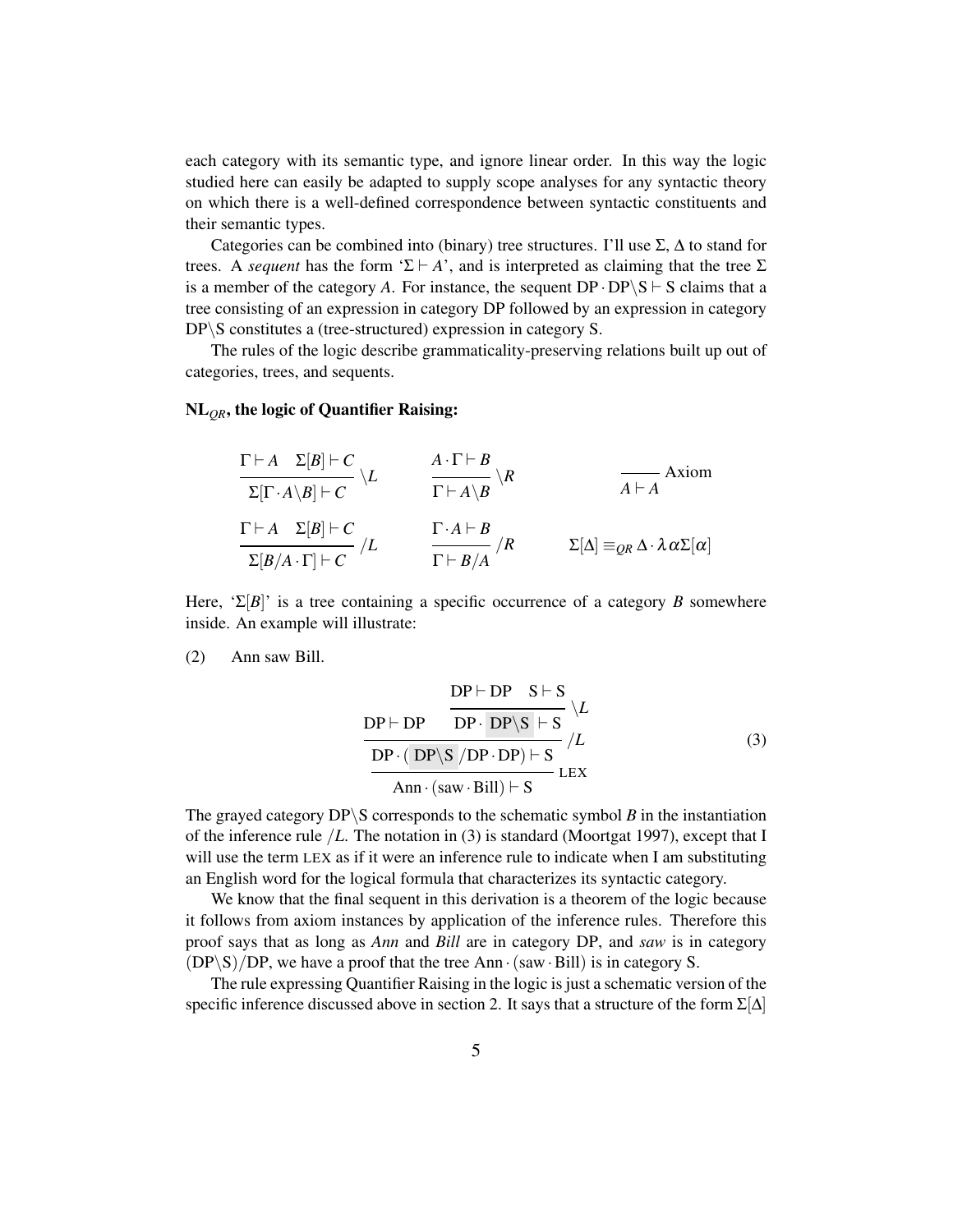is logically equivalent to a structure of the form  $\Delta\cdot\lambda\,\alpha\Sigma[\alpha].^1$  $\Delta\cdot\lambda\,\alpha\Sigma[\alpha].^1$  The generality of the rule does not mean that anything at all can take scope over anything else—QR inferences will be part of a legitimate proof only if the categories and inferences surrounding it mesh in the appropriate way. Another way of putting it is that NL*QR* delivers all and only those scope analyses in which the semantic types combine in a coherent way.

To illustrate, we can continue the proof given above in [\(3\)](#page-4-0) in a way that introduces a scope-taking expression.

#### <span id="page-5-1"></span>(4) Ann saw everyone.

$$
\begin{array}{c|c|c} & & \multicolumn{1}{c}{DP \vdash DP} & S \vdash S & \backslash L \\ \hline & & & \multicolumn{1}{c}{DP \vdash DP \cdot DP \backslash S \vdash S} & \backslash L \\ \hline & & & \multicolumn{1}{c}{DP \cdot ((DP \backslash S)/DP \cdot DP) \vdash S} & \backslash L \\ \hline & & & \multicolumn{1}{c}{DP \cdot (\backslash (DP \backslash S)/DP \cdot x)) \vdash S} & \backslash R \\ \hline & & & \multicolumn{1}{c}{\lambda x (DP \cdot ((DP \backslash S)/DP \cdot x)) \vdash DP \backslash S} & \backslash R & S \vdash S \\ \hline & & & \multicolumn{1}{c}{S/(DP \backslash S) \cdot \lambda x (DP \cdot ((DP \backslash S)/DP \cdot x)) \vdash S} & \backslash L \\ \hline & & & \multicolumn{1}{c}{DP \cdot ((DP \backslash S)/DP \cdot S/(DP \backslash S)) \vdash S} & \backslash R \\ \hline & & & \multicolumn{1}{c}{DP \cdot ((DP \backslash S)/DP \cdot S/(DP \backslash S)) \vdash S} & \backslash R \\ \hline & & & \multicolumn{1}{c}{Ann \cdot (saw \cdot everyone) \vdash S} & \text{LEX} \end{array}
$$

It is easiest to read this derivation from the bottom upwards. Note that in this derivation, *everyone* has the category  $S/(DP\S)$ , the category of a generalized quantifier. On the third line from the bottom of the proof, this quantifier undergoes Quantifier Raising to the left edge of the structure that contains it, leaving behind a variable.

One interesting feature of this proof is that after two further logical inferences (namely,  $/L$  and  $\setminus R$ , continuing to read from the bottom up), there is a second instance of the QR rule. This double application of the QR rule is characteristic of  $NL<sub>OR</sub>$ . Unlike the lower instance of QR, this upper one operates in the Montagovian Quantifying In direction of travel. The role of the upper QR instance is to make sure that the raised element is replaced with a trace whose type combines smoothly with surrounding material. This type discipline is automatically enforced in  $NL<sub>OR</sub>$ , since without the upper application of QR, the proof would not be complete. So if you ever wondered which of Quantifier Raising or Quantifying In is more natural or essential, the answer given here is that they are both indispensable for a complete understanding of scope taking.

One of the pleasant aspects of Lambek-style grammars, including  $NL<sub>QR</sub>$ , is that the standard Curry-Howard correspondence automatically annotates each NL*QR* proof

<span id="page-5-0"></span><sup>&</sup>lt;sup>1</sup>The variable instantiating  $\alpha$  must be chosen so that it does not occur anywhere in  $\Sigma$ []. See Barker 2019 for formal details: <https://rdcu.be/btr3D>.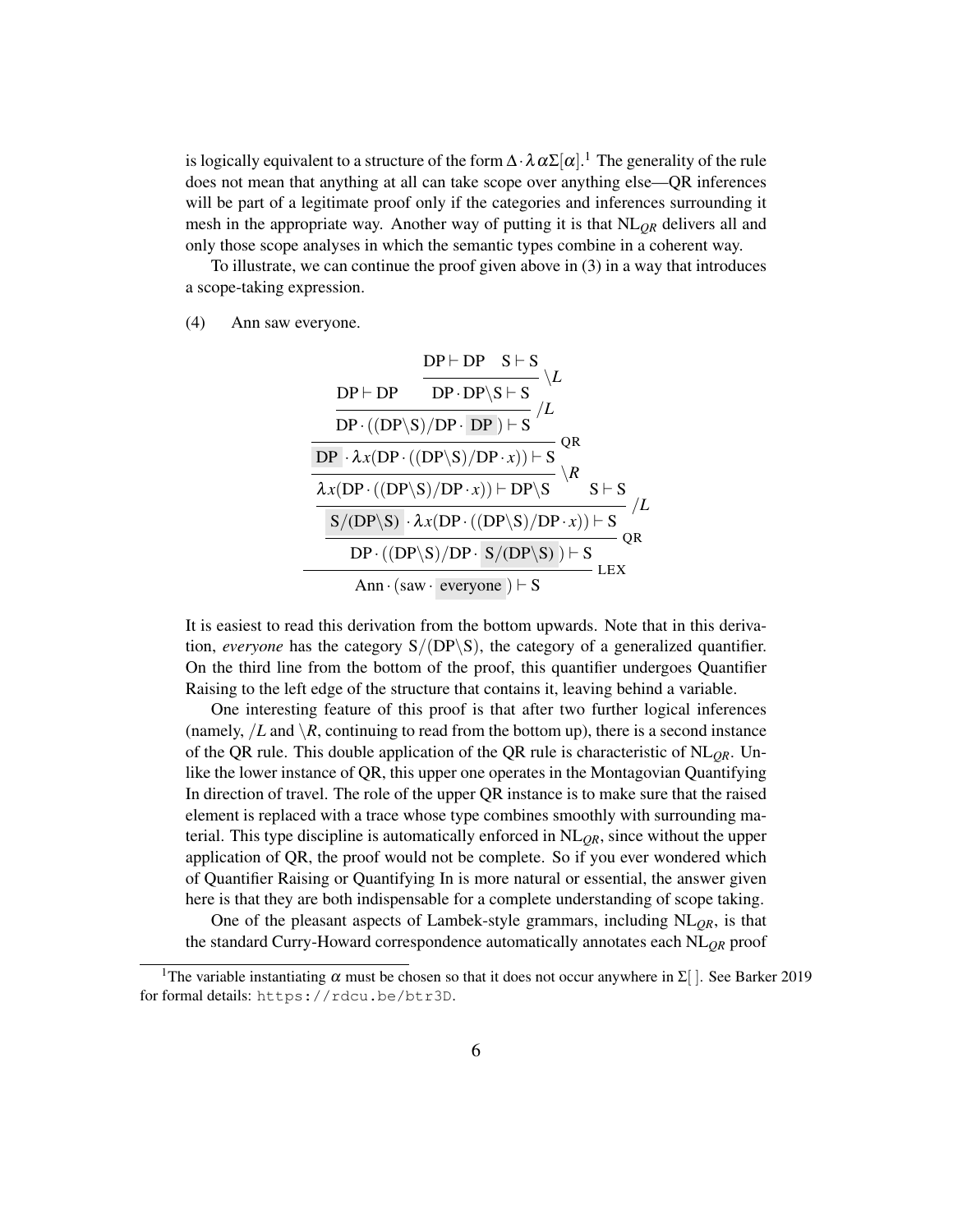with a lambda term corresponding to its compositional semantics: *L* inferences correspond to functional application, *R* inferences correspond to lambda abstraction, and structural rules like QR have no effect on the semantic interpretation. For instance, the Curry-Howard labeling for the final S category in [\(3\)](#page-5-1) is **everyone**( $\lambda x$ **saw**  $x$  ann), which is the same interpretation delivered by the traditional interpretation of Logical Form. See Moortgat 1997 for details on the Curry-Howard labeling of Lambek-style grammars.

### 3.1 Encoding proofs in NL*QR* as traditional derivations

The discussion of the proof just given suggests how to map  $NL<sub>OR</sub>$  into traditional Quantifier Raising diagrams. For each reciprocal pair of QR applications, the QR instance that operates in the Quantifier Raising direction (May) corresponds to an application of Quantifier Raising, and the QR instance that operates in the Quantifying In direction (Montague) provides the category whose semantic type characterizes the variable left behind by Quantifier Raising. For instance, the proof above in [\(3\)](#page-5-1) corresponds to the following diagram:



In [\(3\)](#page-5-1), the Quantifying In operation moves the category DP into the position formerly occupied by the quantifier, so we label the variable here with e, the semantic type of expressions in category DP.

Another way to characterize the correspondence is to realize that the Curry-Howard labeling for any NL<sub>OR</sub> proof is essentially a linearalization of the Quantifier Rais-ing analysis. That is, the Curry-Howard labeling of [\(3\)](#page-5-1) is  $\mathbf{everyone}(\lambda x_e \cdot \mathbf{saw} \cdot \mathbf{xann})$ , which is structurally isomorphic to the Quantifier Raising derivation diagram.

There will be additional instances below of proofs in  $NL<sub>OR</sub>$  discussed alongside the corresponding traditional diagrams.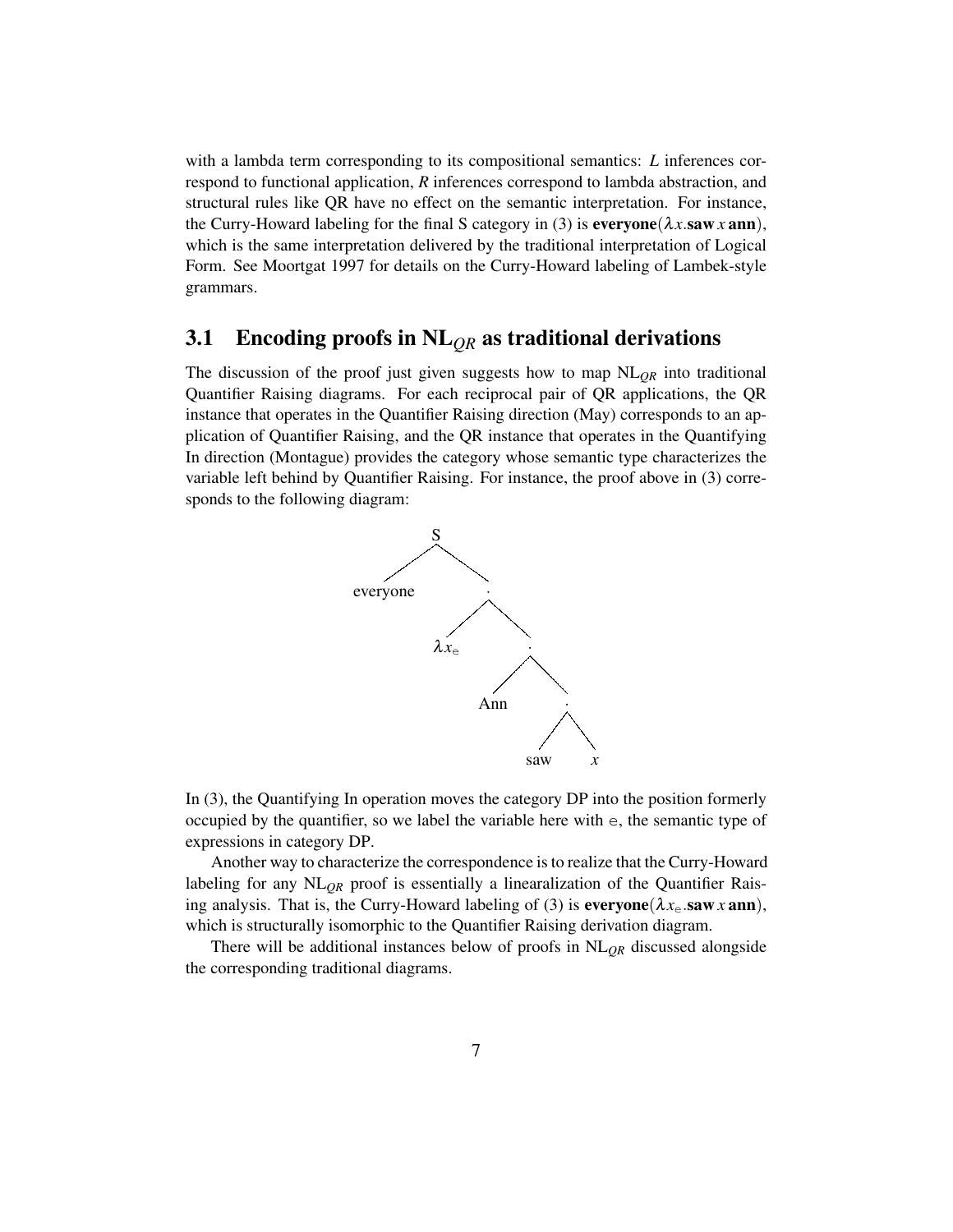### 3.2 Unbound traces

As May noticed, unconstrained Quantifier Raising can create unbound traces. This can happen when material containing the trace of a previously raised scope taker raises higher than the lambda that binds the trace. The traditional solution for Quantifier Raising is to simply prohibit unbound traces. The solution for  $NL<sub>QR</sub>$  is essentially the same: we stipulate that QR equivalence is only defined when  $\Sigma[\Delta]$  and  $\Delta$  are both complete structures, where a structure is complete only if it contains no unbound variables. Formal details are given in Barker 2019.

### 4 Contiguity and movement vs. in-situ

Quantifier Raising is traditionally conceived of as covert movement, similar in essential respects to overt syntactic movement. On this view, Quantifier Raising is part of a procedure for re-configuring syntactic trees into Logical Forms, which then serve as the basis for semantic interpretation.

Of course, there are many other conceptions of scope-taking that reject movement. These 'in-situ' analyses (including Cooper Storage, Flexible types, and so on; see Barker 2015 for one survey) use various strategies for modeling scope that do not involve reordering the pieces of a syntactic tree.

Since NL*QR* is essentially just Quantifier Raising with a type-checking discipline, it is manifestly compatible with the traditional movement interpretation. Furthermore, to the extent that computational tractability is one of the usual motivations for considering an in-situ approach, the decidability result here weakens one of the main motivations for considering in-situ approaches.

But there is also a view on which  $NL<sub>OR</sub>$  is itself an instance of in-situ scopetaking. Consider the structure Ann·(saw·everyone). There is no standard way (though see section [5](#page-11-0) below) to combine a transitive verb like *saw*, which has semantic type  $\langle e, \langle e, t \rangle \rangle$  with a generalized quantifier like *everyone* with semantic type  $\langle \langle e, t \rangle, t \rangle$ . Certainly neither one can be a direct argument of the other, and the rule of Predicate Modification doesn't apply. On the conception of scope-taking made popular by chapter 7 of Heim and Kratzer 1998, this is a situation of "type mismatch", and it motivates Quantifier Raising as a strategy for resolving the mismatch.

This is a simple and satisfying narrative. But let's go deeper. From the (limited) perspective of semantic evaluation, the job of the syntax is nothing more (or less) than identifying what the meaningful elements are, and what order they combine in. Given this perspective, let's reframe the question: what combines with what? Certainly, the generalized quantifier does not combine directly with the transitive verb (after all, type mismatch!). But what does it combine with? Quantifier Raising answers this question by creating a new constituent, the nuclear scope of the quantifier. In the case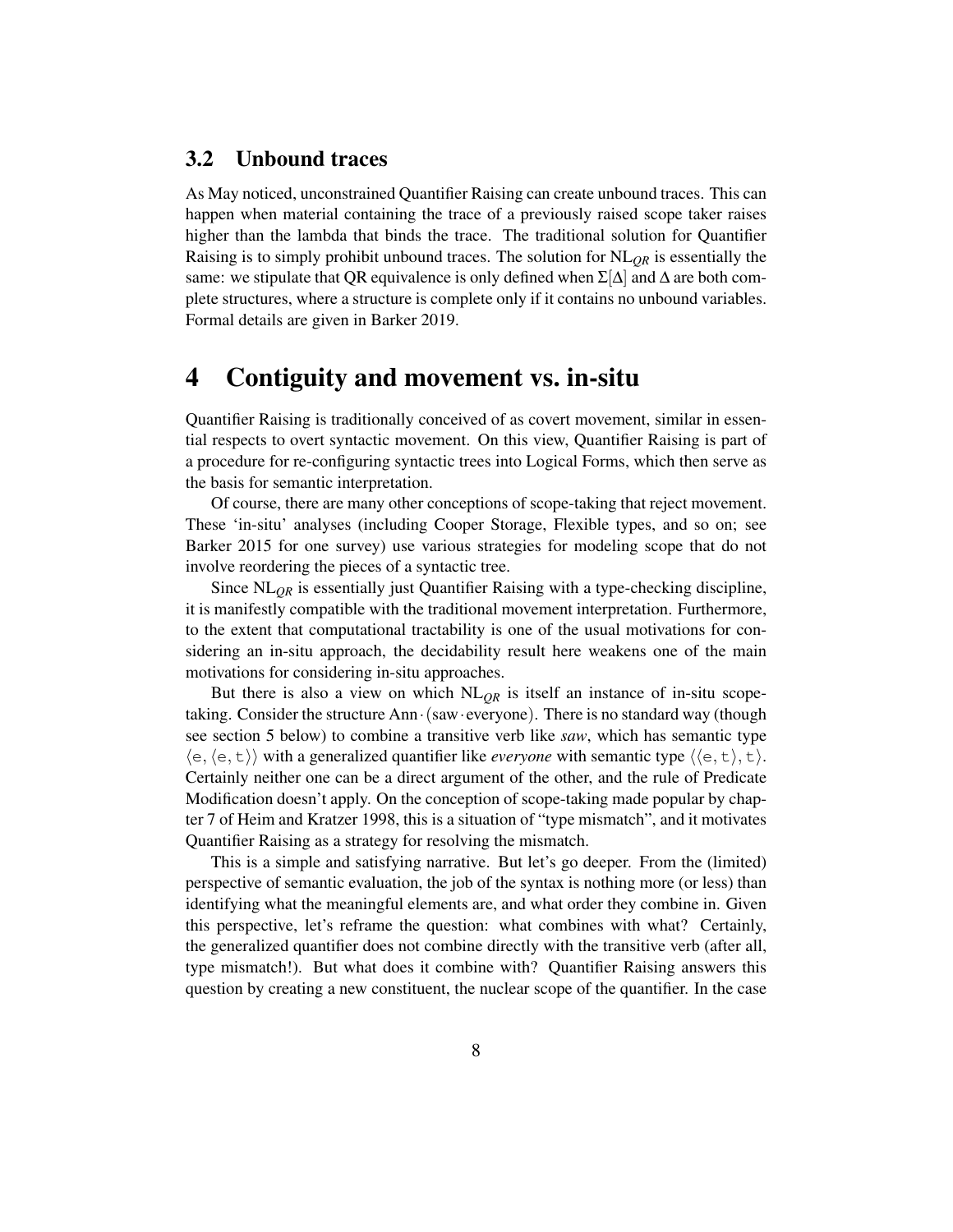in hand, using the structural vocabulary provided by NL*QR*, *everyone* combines with the structure  $\lambda x$ (Ann · (saw · *x*)).

Here is the fact that makes an in-situ view of scope-taking coherent:

Contiguity: The semantic argument of a scope-taker always corresponds to a connected region of the tree immediately surrounding the scope-taker.

Here, a connected portion of a tree is any subtree from which one or more complete subtrees have been removed (see section [4.1](#page-8-0) for a detailed example).

Not all analyses satisfy Contiguity.

- (5) I don't think [Bill's very smart].
- (6) A [man] entered who was wearing a raincoat.
- (7) [Ann] seems nice.

In each of these cases, it is reasonable to suppose that the bolded expression takes the bracketed expression as its semantic argument, despite the fact that they are not contiguous and adjacent in the intended sense. These constructions all have overtmovement based analyses on which there is a derivational stage at which the bolded and bracketed expressions are adjacent.

Analyses that satisfy Contiguity, however, allow us to take an in-situ perspective, and to assume that the elements combine without syntactic movement. The fact that Quantifier Raising guarantees Contiguity is that an arbitrary Quantifier Raising analysis chops up a syntactic tree into contiguous pieces. As long as we can assign each piece a coherent denotation, and as long as we can represent the order and the manner of the composition of the denotations of the pieces, we have a complete scope analysis without any movement. NL<sub>OR</sub> satisfies these requirements: we can view a proof in  $NL<sub>QR</sub>$  as a method for finding where to cut in the original tree, how to assign meanings to the parts, and how to combine them into a complete analysis.

### <span id="page-8-0"></span>4.1 Case study in contiguity: parasitic scope

I'll illustrate how contiguity leads to an in-situ treatment of scope with a particularly revealing example involving parasitic scope.

#### (8) The same bee visited every flower.

On the relevant reading, *same* needs to distribute a property (namely, the property of being visited by a particular bee) over the set of relevant flowers. There is a challenge to compositionality, then, since *same* needs semantic access to a distant constituent that it does not even c-command.

On the analysis of Barker 2007a, the key to a compositional solution is to recognize that any scope-taker creates a new constituent over which some other element can take scope. That is, the scope of the second scope-taker is parasitic on the scope of the first.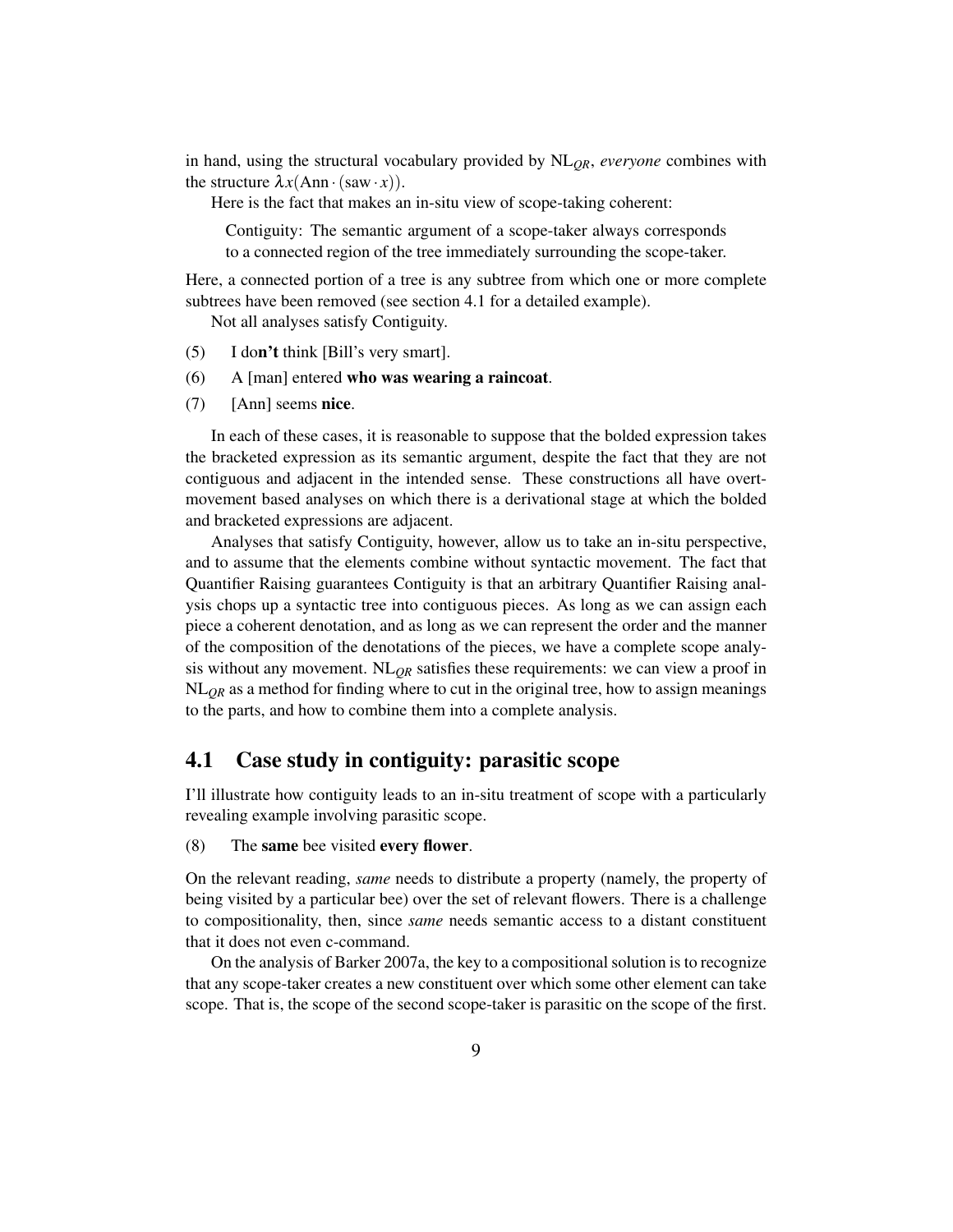

 $every-flower(same(\lambda f\lambda x.visited(x)(the(f(bee))))))$ 

As the diagram shows, the quantifier *every flower* Quantifier Raises (index 1), then *same* Quantifier Raises (index 2) to a position in between *every flower* and its nuclear scope.

Other phenomena with insightful parasitic scope analyses include superlatives (Szabolcsi 2010), phrasal comparatives (Pollard and Smith 2013), *the average American* (Kennedy and Stanley 2009), and certain types of coordination (Kubota and Levine 2015).

Does parasitic scope satisfy the contiguity claim? In particular, does the semantic argument of *same* correspond to a contiguous region of the surface syntax? In the following diagram, I've marked the portion of the syntactic structure that *same* takes scope over: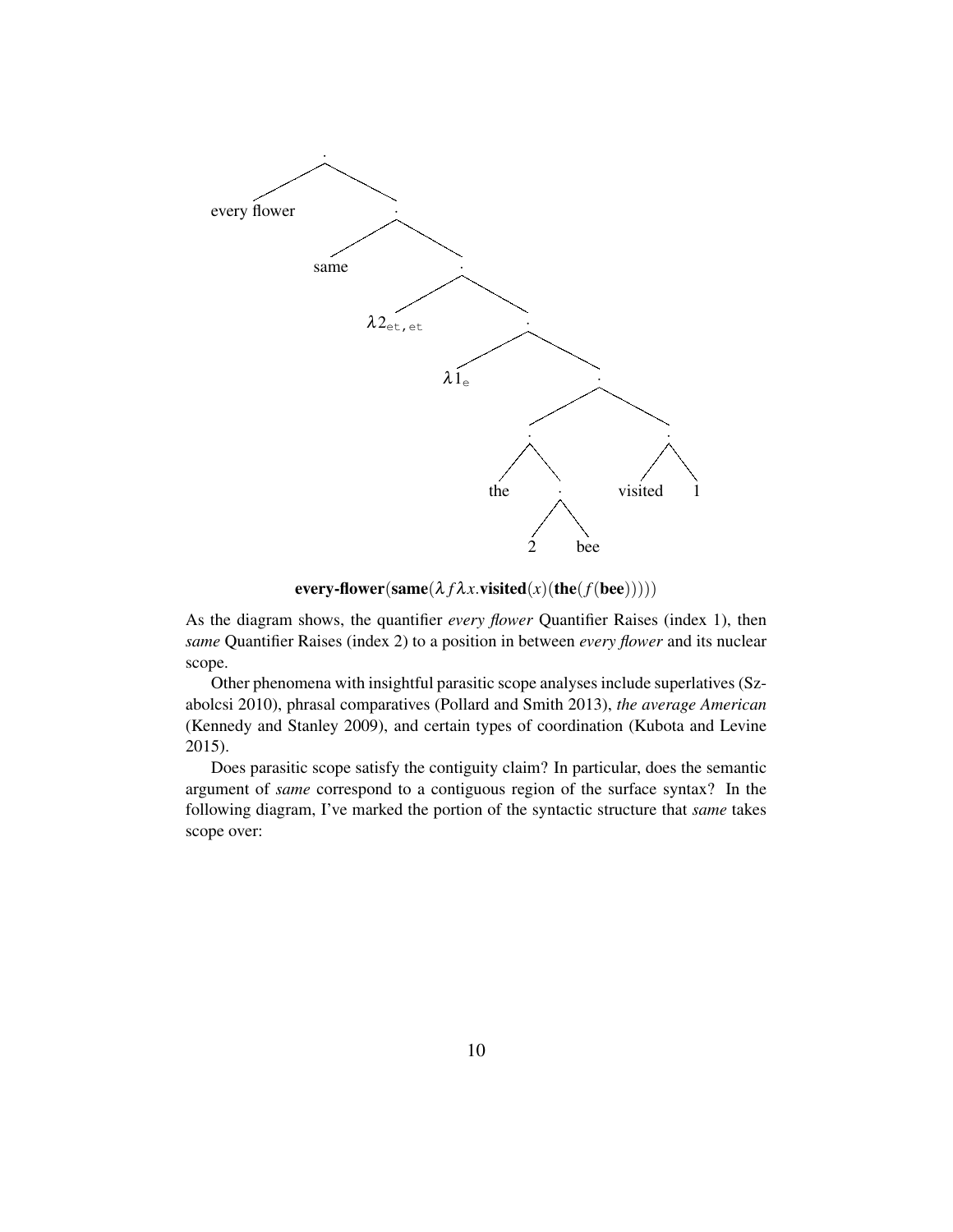

This analysis satisfies Contiguity. In particular, the scope-taker *same* is adjacent to a contiguous region that is its semantic argument, namely the grayed region. To see that the grayed region is a connected region of the tree, note that it is the entire tree with two complete subtrees removed (namely, the subtree corresponding to *same*, and the subtree corresponding to *every flower*).

The grayed subproof shows how  $NL_{QR}$  recognizes *the*  $\Delta$  *bee visited*  $\Delta$  as a syntactic constituent.

$$
\begin{array}{c}\n\text{(the} \cdot (\text{ADJ} \cdot \text{bee})) \cdot (\text{visited} \cdot \text{DP}) \vdash S \\
\hline\n\text{DP} \cdot \lambda x((\text{the} \cdot (\text{ADJ} \cdot \text{bee})) \cdot (\text{visited} \cdot x)) \vdash S \\
\hline\n\lambda x((\text{the} \cdot (\text{ADJ} \cdot \text{bee})) \cdot (\text{visited} \cdot x)) \vdash \text{DP} \setminus S \\
\hline\n\lambda x((\text{the} \cdot (\text{ADJ} \cdot \text{bee})) \cdot (\text{visited} \cdot x)) \vdash \text{DP} \setminus S \\
\hline\n\lambda y \lambda x((\text{the} \cdot (y \cdot \text{bee})) \cdot (\text{visited} \cdot x)) \vdash \text{ADJ} \setminus (\text{DP} \setminus S) \\
\hline\n\frac{\text{(DP} \setminus S)}{\lambda y \lambda x((\text{the} \cdot (y \cdot \text{bee})) \cdot \lambda y \lambda x((\text{the} \cdot (y \cdot \text{bee})) \cdot (\text{visited} \cdot x)) \vdash \text{DP} \setminus S \\
\hline\n\text{same} \cdot \lambda y \lambda x((\text{the} \cdot (y \cdot \text{bee})) \cdot (\text{visited} \cdot x)) \vdash \text{DP} \setminus S \\
\hline\n\text{same} \cdot \lambda y \lambda x((\text{the} \cdot (y \cdot \text{bee})) \cdot (\text{visited} \cdot x)) \vdash S \\
\hline\n\text{every-flower} \cdot (\text{same} \cdot \lambda y \lambda x((\text{the} \cdot (y \cdot \text{bee})) \cdot (\text{visited} \cdot x)) \vdash S \\
\hline\n\text{every-flower} \cdot \lambda x((\text{the} \cdot (\text{same} \cdot \text{bee})) \cdot (\text{desired} \cdot x)) \vdash S \\
\hline\n\text{(the} \cdot (\text{same} \cdot \text{bee})) \cdot (\text{visited} \cdot \text{every-flower}) \vdash S \\
\hline\n\end{array}
$$

The Curry-Howard correspondence provides a denotation for the grayed constituent, namely,  $\lambda f \lambda x$ .visited(*x*)(the(*f*(bee))).

Here is the in-situ method suggested by this discussion:

1. Chop a syntactic tree into pieces.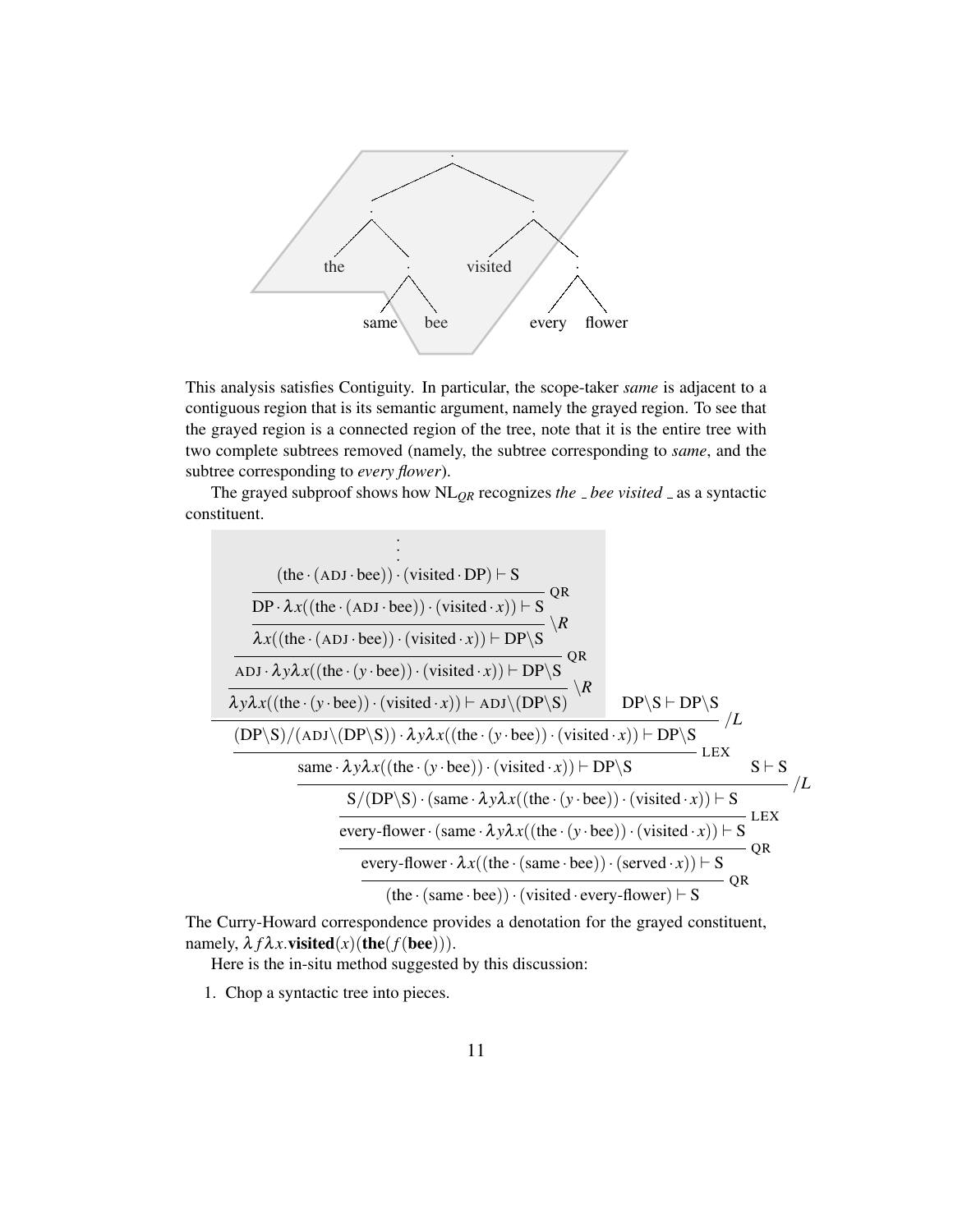- 2. Assign each piece a denotation.
- 3. Combine the denotations in an order that respects contiguity (i.e., elements combine only with adjacent regions)

On this view, Quantifier Raising is exactly the part of the system that implements step (1). Each instance of QR cuts the tree in two places: on the branch leading to the scope-taking element, and on the branch leading to the top of the scope domain. The logical rules of NL*QR* implements steps (2) and (3).

Incidentally, in the terminology of Barker and Shan 2014, when an element combines with a region that surrounds it, that region counts as one of the *delimited continuations* of that element. So NL*QR* is well suited to reasoning about delimited continuations.

One reason that it is worthwhile entertaining the in-situ interpretation of Quantifier Raising is that it provides insight into the decidability result discussed below. Here's how: there are a strictly finite number of ways to chop up a given tree into pieces. As long as there is also a strictly finite number of ways of assigning denotations to two pieces that will allow them to combine in a way that respects their semantic types, we can be sure that there are only a finite number of distinct scope analyses for a given syntactic structure. It is not obvious that this is the case, but this follows from the reasoning in Barker 2019. In other words, satisfying Contiguity is essential to the decidability of Quantifier Raising.

In view of Contiguity, then, scope-taking is purely a matter of figuring out what combines with what.

### <span id="page-11-0"></span>5 Quantifier Raising is directly compositional

According to Barker and Jacobson 2007, Quantifier Raising is not directly compositional. Roughly, a semantic theory is *directly compositional* if every syntactic constituent has a well-defined semantic value. Here is what they say (p. 2) about Quantifier Raising:

[In the standard analysis using Quantifier Raising,] a verb phrase such as *saw everyone* fails to have a semantic interpretation until it has been embedded within a large enough structure for the quantifier to raise and take scope (e.g., *Someone saw everyone*). On such an analysis, there is no semantic value to assign to the verb phrase *saw everyone* at the point in the derivation in which it is first formed by the syntax (or at any other point in the derivation, for that matter). A directly compositional analysis, by contrast, is forced to provide a semantic value for any expression that is recognized as a constituent in the syntax. Thus if there are good rea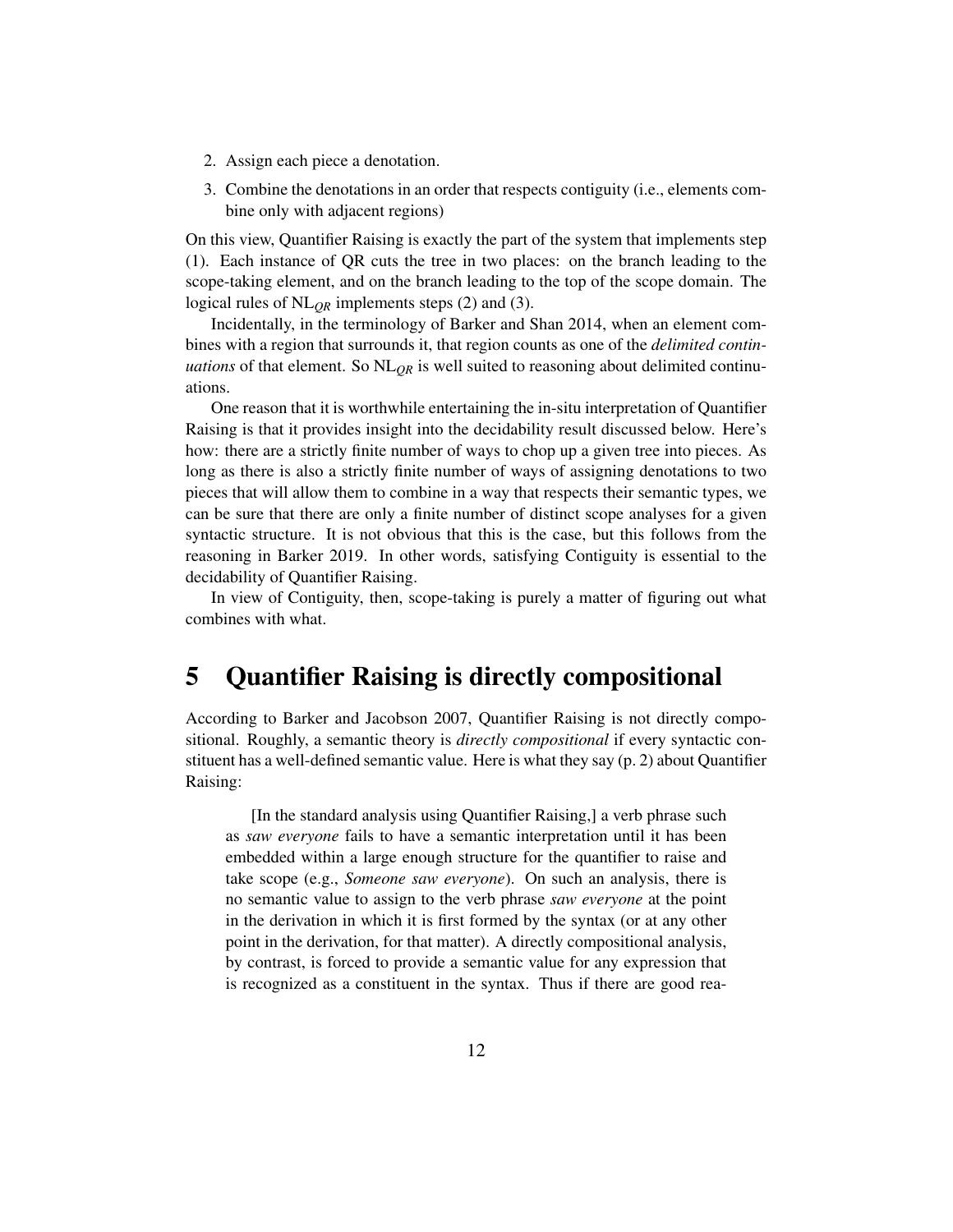sons to believe that *saw everyone* is a syntactic constituent, then a directly compositional analysis must provide it with a meaning.

And indeed, if we examine the proof above in [\(3\)](#page-5-1) of *Ann saw everyone*, there is no stage at which the structure corresponding to *saw everyone* is established as a constituent. In particular, there is no category associated with that particular substructure, and no Curry-Howard labeling that contains the semantic contribution of *saw* and *everyone* and nothing else.

There are many good reasons, of course, to suppose that verb phrases such as *saw everyone* are constituents. For instance, this particular verb phrase can serve as the antecedent of verb phrase ellipsis, as in *Ann saw everyone, and Bill did too*, in which what Bill did was see everyone. In the kind of directly compositional system that Barker and Jacobson have in mind, there will be a semantic value computed for the structure *saw everyone* that will conveniently make salient the semantic value captured by the ellipsis.

So if you think that *saw everyone* is a complete syntactic constituent in *Ann*·(saw· everyone), and you think that the only semantic operation allowed in merge structures is function application, then you will have to conclude along with Barker and Jacobson that Quantifier Raising is not directly compositional, at least, not always.

Of course, if we have a more fluid conception of constituency, even the analysis in [\(3\)](#page-5-1) will count as directly compositional. On the in-situ view described above, the quantifier *everyone* does not form a constituent with *saw* in this particular derivation. Rather, it combines with the contiguous region containing *Ann*, *saw*, and nothing else, that is, with  $\lambda x$  ann · (saw · x), as shown in the proof. Once we allow constituents to correspond to any connected region of a structure, we can recognize that every constituent recognized by the derivation does indeed receive a semantic value.

But there is more to be said. Barker 2019 proves an interpolation theorem that says that given any derivation of  $\Sigma[\Delta] \vdash A$ , there is a category *B* such that there are derivations of  $\Delta \vdash B$  and  $\Sigma[B] \vdash A$ . That is, in NL<sub>λ</sub>, it is possible to find a well-formed category, along with a well-formed meaning, for every structure.

Since  $\text{NL}_{OR}$  is a fragment of  $\text{NL}_{\lambda}$ , the metalogical theorems in Barker 2019 that characterize  $NL_{\lambda}$  hold for  $NL_{OR}$  as well. <sup>[2](#page-12-0)</sup> Applying the theorem here requires enlarging the fragment of  $NL<sub>\lambda</sub>$  covered by  $NL<sub>OR</sub>$  a bit to include conjunction. Then in addition to categories like  $A \ C$  and  $C/B$ , we also have the category  $A \times B$ . These categories are related by Lambek's residuation laws:

$$
A \vdash C/B \quad \text{iff} \quad A \times B \vdash C \quad \text{iff} \quad B \vdash A \setminus C
$$

I'll refer to the expanded fragment as  $NL<sub>OR</sub>$ . See Barker 2019 for the logical inference rules characterizing ×.

<span id="page-12-0"></span> ${}^{2}NL_{\lambda}$  is discussed in Barker 2007a, Barker and Shan 2014, and Barker 2019. The connectives  $\setminus$ ,  $\cdot$ , and / in NL<sub>QR</sub> correspond to  $\mathcal{S}$ ,  $\circ$ , and  $\mathcal{J}$  in NL<sub> $\lambda$ </sub>.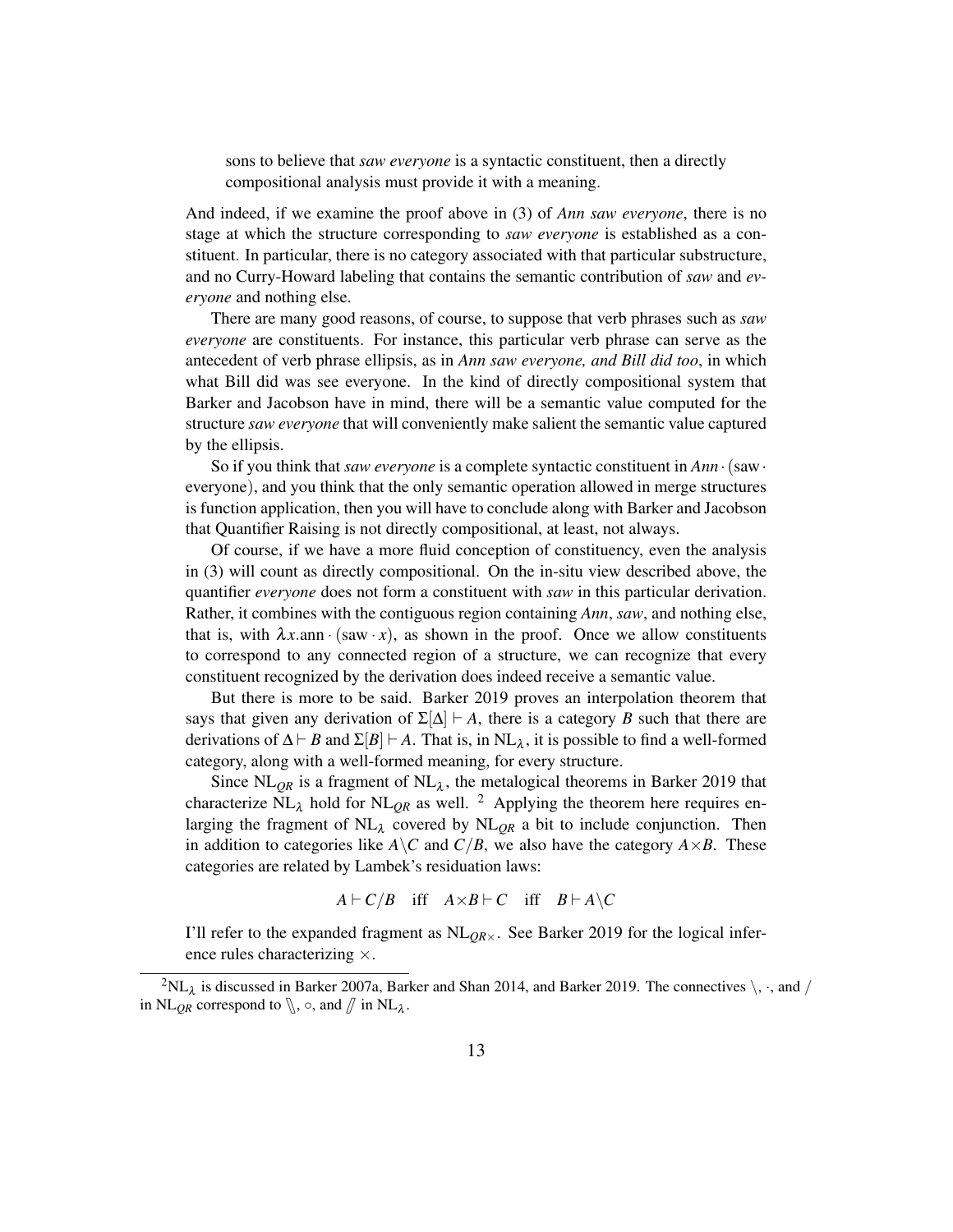Once we have added conjunction to our logic, we can interpolate a category and a semantic value for *saw everyone*. In the case of [\(3\)](#page-5-1), the category for *saw everyone* (relative to this specific derivation) is  $(S/(DP\S)) \times (DP\setminus (DP\S))$ , whose Curry-Howard labeling (i.e., its semantic value) is  $\langle$ **everyone, saw**), the ordered pair consisting of the generalized quantifier denoted by *everyone* combined with the relation denoted by *saw*.

This sort of derivable direct compositionality is what Barker 2007b calls 'direct compositionality on demand': the formal system allows either a long-distance, raisingstyle derivation on which we do not pause to provide intermediate structures with categories or denotations; or else an equivalent (but longer) derivation in which these details are supplied.

This is good news for theorists with commitments to direct compositionality: Quantifier Raising, as implemented in NL*QR*×, provides direct compositionality on demand. This means that every Quantifier Raising analysis is guaranteed to have an equivalent Quantifier Raising derivation that is directly compositional.

## 6 Decidability

In addition to interpolation, the decidability result in Barker 2019 also applies to  $NL<sub>OR</sub>$ . Given an arbitrary proof in  $NL<sub>OR</sub>$ , there is an equivalent proof (same conclusion, same logical inferences, same Curry-Howard labeling) whose depth is at most twice the number of  $\backslash$ 's and  $\backslash$ 's in the final sequent. Since every derivation is semantically equivalent to a member of a finite set, we have decidability, and furthermore, we know there will be at most a finite number of distinct semantic interpretations for any given sequent.

One reason decidability is not obvious for a grammar with Quantifier Raising is that there can be an unbounded number of analyses for a single sentence. For instance, if it makes sense to Quantifier Raise a generalized quantifier to an enclosing clause, then there is no formal reason why we couldn't allow the quantifier to undergo Quantifier Raising again, and so on, ad infinitum.

Such spurious additional instances of Quantifier Raising are clearly useless semantically. The situation is less clear when type lifting is involved. Type-lifting is freely available in NL*QR*. For example, Partee's 1987 LIFT operator is a theorem of NL*QR*:

<span id="page-13-0"></span>
$$
\frac{DP + DP \tS + S}{DP \cdot DP \setminus S + S} \setminus L
$$
  
DP - DP \setminus S + S  
DP + S/(DP \setminus S) / R (9)

This proof guarantees that any expression in the category DP is also in the category  $S/(DP\S)$ .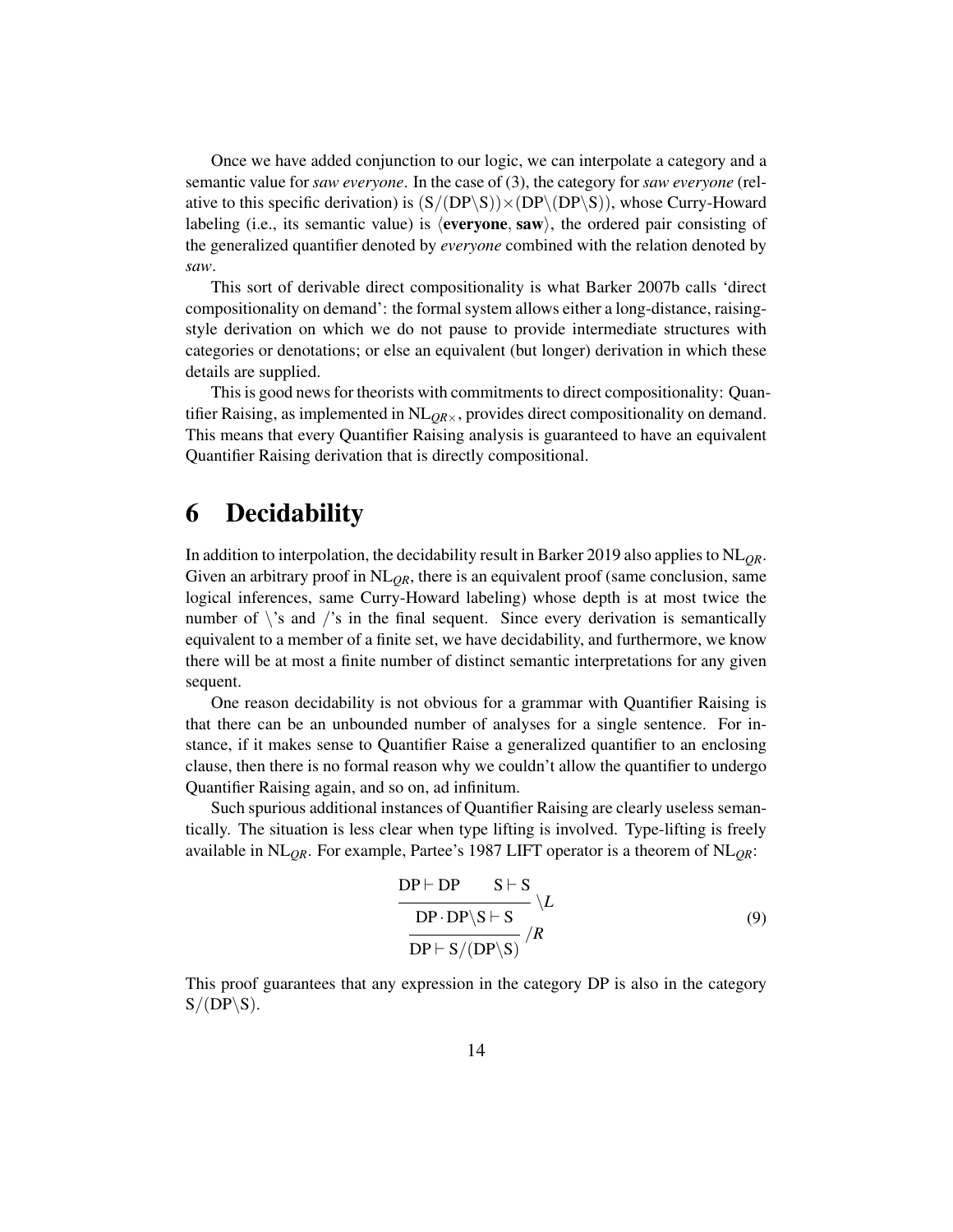Partee 1987 advocates allowing expressions to "live at their lowest type". If proper names like *Ann* live at category DP, then in order to coordinate a proper name with generalized quantifier, the usual strategy is to use LIFT to shift the DP expression into category  $S/(DP\ S)$ . In this spirit, there will be proofs in  $NL<sub>OR</sub>$  that  $(Ann \cdot (and \cdot))$ everyone)) left is an S in which the proof in  $(9)$  is a subproof.

But freely allowing type-lifting threatens decidability. The reason is that lifting a DP to a generalized quantifier category can force Quantifier Raising. If we allow an already lifted expression to undergo a second instance of lifting, we will need a second instance of Quantifier Raising in order to fully resolve the type mismatch. It follows that if there is no limit on the number of lifting operations, there can be no limit on the number of Quantifier Raising operations.

The reason type-lifting does not break decidability here is that each logical inference that we might hypothesize as part of a derivation involving lifting (or any other derivation, for that matter) consumes a logical connective. That is, inspecting the four logical rules in NL<sub>OR</sub>, they each have one fewer logical connective in their premises than in their conclusion. You can see this clearly in the proof of LIFT in [\(9\)](#page-13-0): there are two logical connectives in the final sequent, one logical connective in the middle sequent, and zero logical connectives in the premises on the top line of the proof. This inexorable reduction in the number of logical connectives is the heart of the decidability argument. It follows from the form of the logical inference, and it is why Genzen's sequent presentation is so useful for proving metatheoretical results. Because the inferences involved in the derivation of a lifted category consume two logical connectives (as we just saw for [\(9\)](#page-13-0)), it follows that the number of lifting inferences that we need to consider while searching for a proof is bounded by the number of logical connectives in the final sequent. In other words, the number of instances of lifting is bounded by the complexity of the semantic types of the lexical items.

A second potential worry comes from Quantifier Raising of non-quantificational expressions. For instance, given a sentence such as *Ann left*, there is no formal reason why *Ann* cannot undergo Quantifier Raising. In particular, in NL*QR*, we can raise *Ann* using QR, and then immediately QR it back to where it started, with no net difference in semantic interpretation. The diagnosis of Heim and Kratzer 1998:210 is that this kind of excursion is often useless, but semantically harmless, and need not be prohibited. There are empirical arguments that Quantifier Raising of proper names can be not only useful, but essential; see discussions in chapter 9 and 10 of Heim and Krazer 1998, following on insights from Reinhart 1983.

The decidability theorem guarantees a limit on how many times we need to consider allowing Quantifier Raising to target random expressions. The proof shows that when an instance of Quantifier Raising introduces a structural connective that never interacts with a logical rule, that instance of Quantifier Raising is eliminable without affecting the proof. That is, we can safely restrict attention to instances of Quantifier Raising that do non-trivial logical work. Each such instance of Quantifier Raising can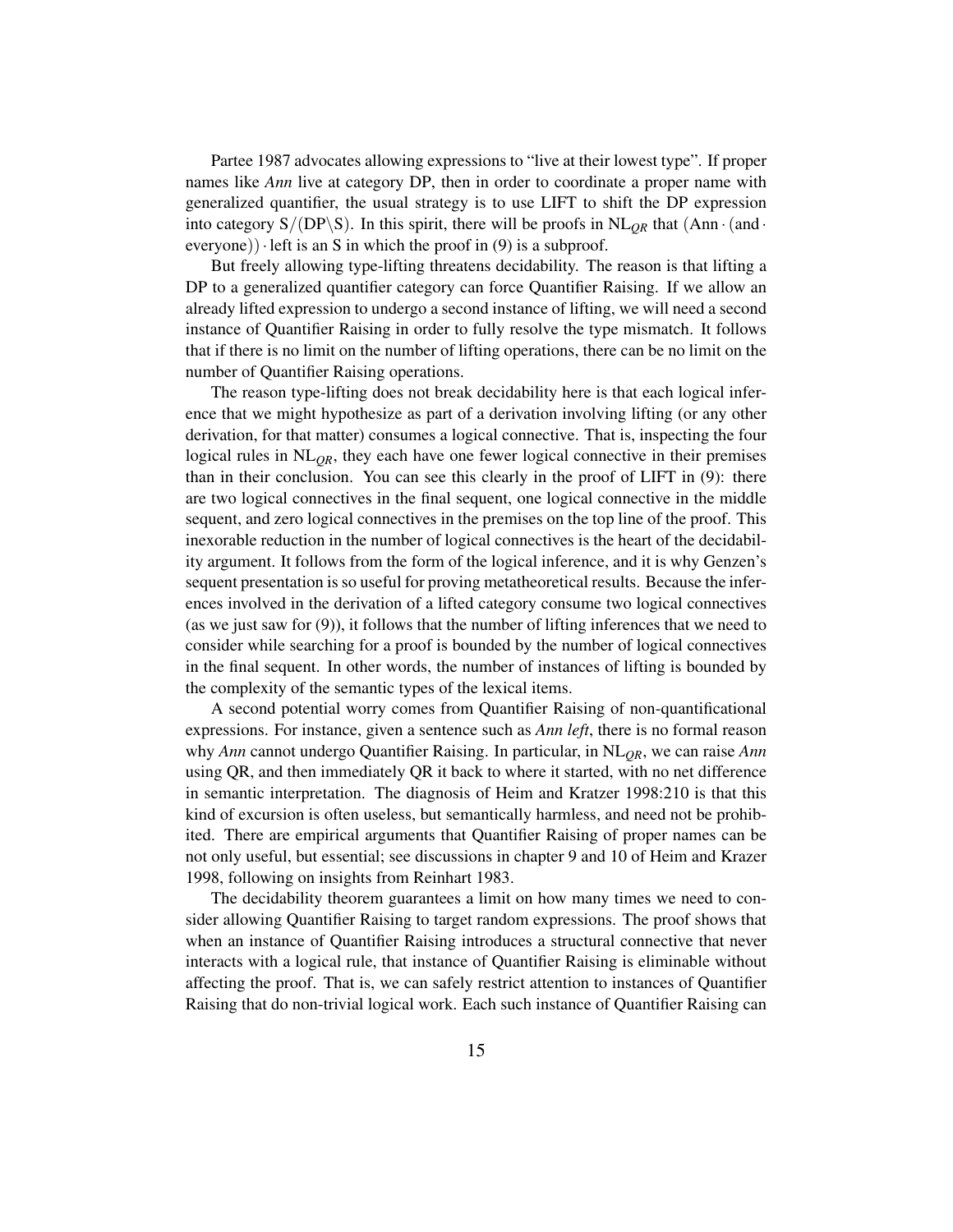be associated with a unique logical connective in the final sequent. Since there are a finite number of logical connectives  $(')$ ,  $\langle \rangle$  in any given sequent, there will be at most a finite number of useful instances of QR.

Note that in  $NL<sub>OR</sub>$ , it is not just quantificational DP's and proper names (category DP) that can undergo QR, it is quite literally any structure at all. The logic will sort out derivations in which such QR'ing is semantically coherent and useful from those in which it is not.

## 7 Scope constraints

There are additional constraints besides logical coherence that determine which scope interpretations will be available for a given expression (see Szabolcsi 2010). More specifically, it is commonly assumed that just as there are constructions out of which overt movement is prohibited ("island constraints"), there are constructions out of which scope-taking is prohibited ("scope islands"). In a particularly elegant version of the world, islands for overt movement and scope islands would coincide. As Dayal 2013 puts it, "conceiving of Quantifier Raising as a syntactic rule provides a general explanation for some of the restrictions on quantifier scope . . . whatever principles of syntax rule out the formation of overt dependencies in these constructions can be tapped to rule out the creation of problematic covert dependencies at LF."

Indefinites pose a famous challenge to this unified view, since they routinely take scope out of syntactic islands. One well-established strategy for explaining this apparent exception allows indefinites to take scope via some mechanism other than Quantifier Raising. For instance, indefinites might denote choice functions bound by existential closure (Reinhart 1998, Kratzer 1998), or they might contribute sets of alternatives that percolate upwards in the composition via pointwise functional composition (Kratzer and Shimoyama 2002, Alonzo-Ovalle 2006). If indefinites take scope via some other mechanism than Quantifier Raising, that makes it possible to impose limitations on Quantifier Raising that do not affect indefinites. In other words, scope islands might turn out to be constraints on Quantifier Raising, and not on scope taking in general.

It is important to note that although the semantics of indefinites is compatible with the alternative scope-taking mechanisms, it does not require them. At the end of the day, the truth conditions of a sentence involving an indefinite are exactly what they would have been if the indefinite had taken appropriate scope via Quantifier Raising. In fact, Charlow (to appear a) argues that there are good reasons for preferring a Quantifier Raising treatment.

But it's not just indefinites. Other scope-takers are able to take scope out of syntactic islands. To take just one example, relative clauses are one of the stronger islands for overt movement in most languages (\**Who did Ann buy the book that was written by?*).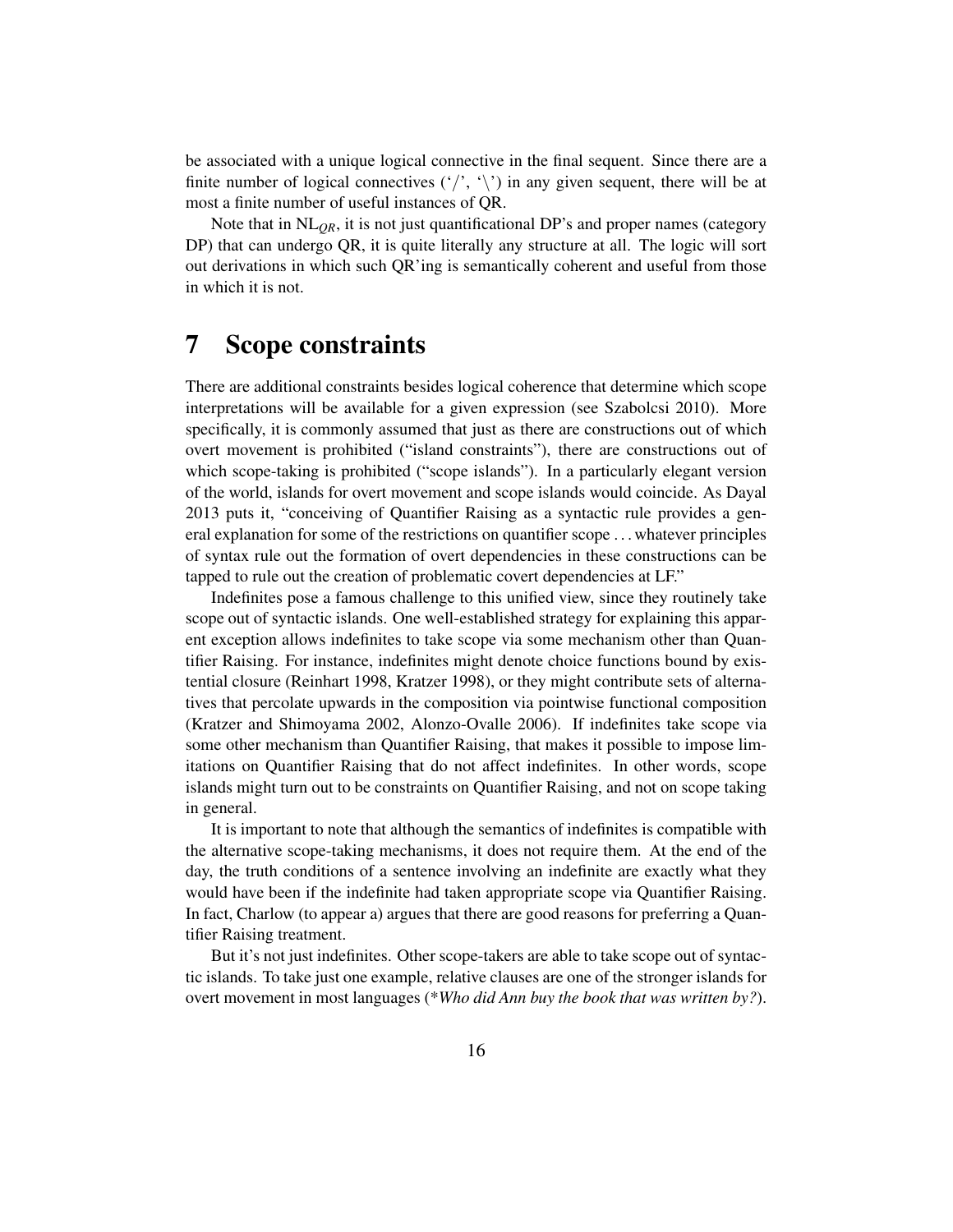Yet it is possible for universal quantifiers to take scope outside of a relative clause. Here are three naturally-occurring examples:

- (10)  $\degree$   $\degree$  Tor the experiment, measure the time that each person took to travel 20 meters.
- (11)  $\gamma$ There is a role that each person is uniquely designed by God to fulfill.
- $(12)$ Include the name of the person that each volunteer must report to.

These sentences can describe situations with multiple times, multiple roles, and multiple names. This shows that universals can scope outside of relative clauses.

There are systematic constraints on scope taking, of course; they just don't happen to line up with overt movement islands. For instance, negation and downward monotonic operators create particularly robust scope islands for a wide variety of scopetakers.

<span id="page-16-0"></span>(13) No one loves everyone.

This sentence has a logically coherent scope analysis on which it entails that for every person, no one loves that person (i.e., there is no person-loving at all). There may be situations that support special tunes for pronouncing [\(13\)](#page-16-0) on which the inverse scope reading might become accessible; but if so, the inverse scope reading is dramatically less available than the linear scoping.

To sum up, just like syntactic movement, covert movement must be constrained in various way. It is unlikely that covert movement obeys the same set of constraints as overt movement. Scope islands are strongly sensitive to the identity of the scope-taker, and negation is an important element in any comprehensive picture.

What is the upshot of scope constraints for Quantifier Raising? The theory here provides every logically coherent scope analysis for a given sentence. Only some of those logically possible interpretations will be accessible to native speakers. The view here is that whether constraints on scope-taking turn out to be due to semantic, pragmatic, or processing constraints, or some mixture, they are substantive empirical hypotheses that are independent of the logical notion of scope-taking. It is worth noting that the decidability result discussed here shows that whatever motivates scope islands, it is not the need to render interpretation decidable, though there remains plenty of room for scope constraints to reduce the search space in a way that may make processing easier (White et al. 2017).

## 8 Three additional issues

### 8.1 Quantifier Raising is syntactic

The logical equivalence in NL*QR* that embodies Quantifier Raising is a structural inference rule. As such, it is part of the syntax of the logic. This means that an in-situ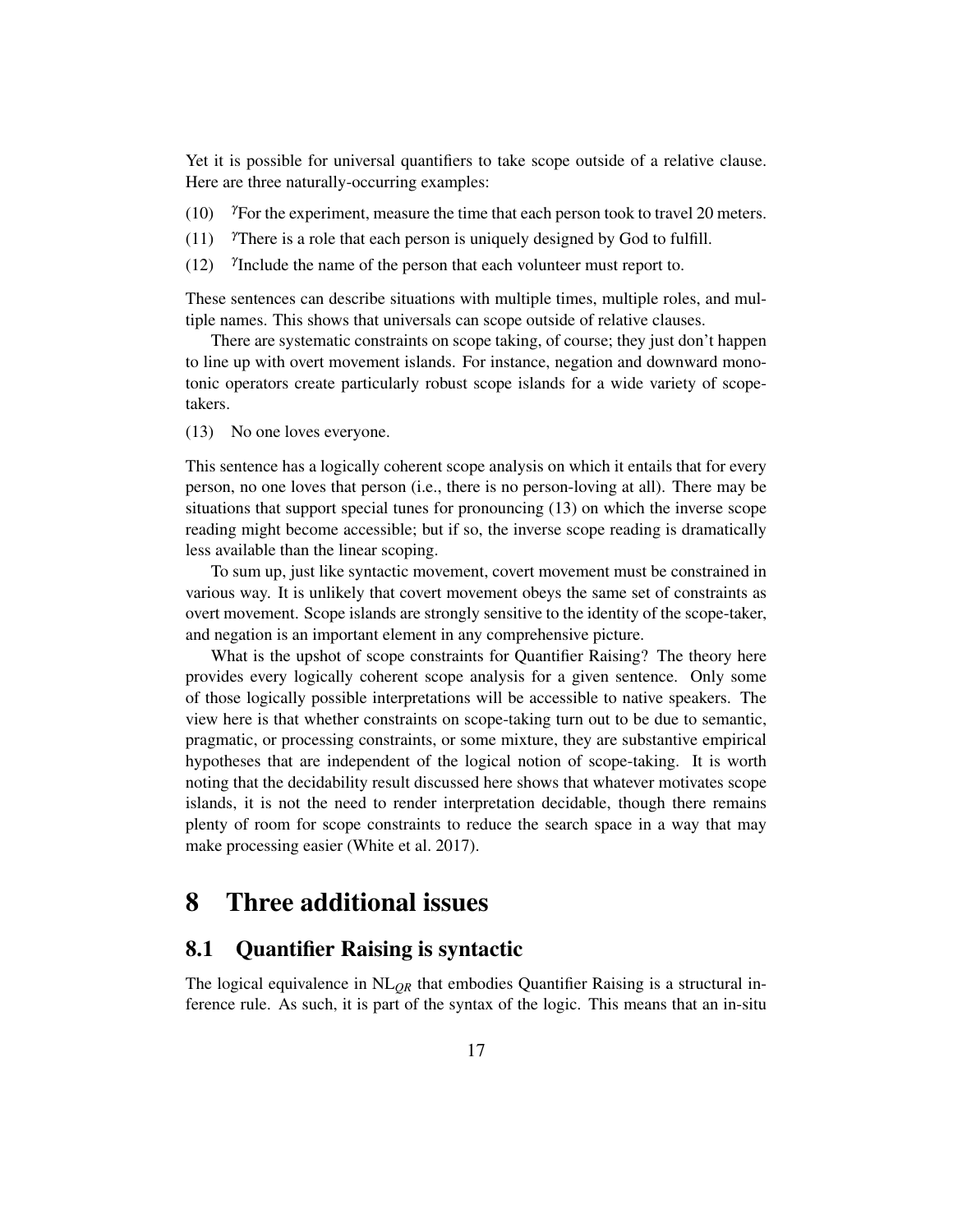quantifier and its Logical Form created by QR are not just semantically related, they are *fully syntactically equivalent*. Put another way, the QR structural rule does not affect semantic labeling at all, since the Curry-Howard correspondence ignores structural inferences. Rather, the QR rule allows a scope-taker to combine directly with material that surrounds it. Thus its role is to help characterize what syntactically combines with what, and in what order. It follows that scope is an essentially syntactic phenomenon.

### 8.2 Complex traces

There are many analyses that rely on higher-order traces: semantic reconstruction (e.g., Cresti 1995, Sternefeld 1995, Fox 1999, Barker and Shan 2014 inter alia), splitscope analyses (German *kein* (Jacobs 1980), donkey anaphora (Barker and Shan 2014), Haddock sentences (Bumford 2017), and cumulative readings (Charlow to appear b). Higher-order traces are perfectly compatible with the system here. See Charlow to appear b for an especially lucid discussion of the details and the trade-offs of having higher-order traces in a Quantifier Raising analysis.

### 8.3 The logic of movement?

If computing covert scope analyses is decidable, what about overt movement? NL*QR* is a proper fragment of  $NL<sub>\lambda</sub>$ . As shown in Barker and Shan 2014 and in Barker 2019,  $NL<sub>\lambda</sub>$  is able to account not only for in-situ scope-taking, but syntactic movement as well. Because  $NL_{\lambda}$  is decidable, it provides way to combine syntactic movement and scope-taking in a single unified grammar that is computationally well-behaved. A thorough exploration of the status of overt movement will have to wait for another occasion.

## 9 Conclusion

Quantifier Raising has long been the standard tool for analyzing scope in natural language. The results in Barker 2019 show that when Quantifier Raising is combined with an explicit method for checking type compatibility, Quantifier Raising is equivalent to a directly compositional, in-situ theory of scope-taking. Furthermore, Quantifier Raising is decidable, and provides a strictly finite number of distinct semantic interpretations for any given expression, even in the presence of type lifting. These results taken together justify full confidence in Quantifier Raising as a coherent and formally well-behaved technique for specifying what combines with what, in which order.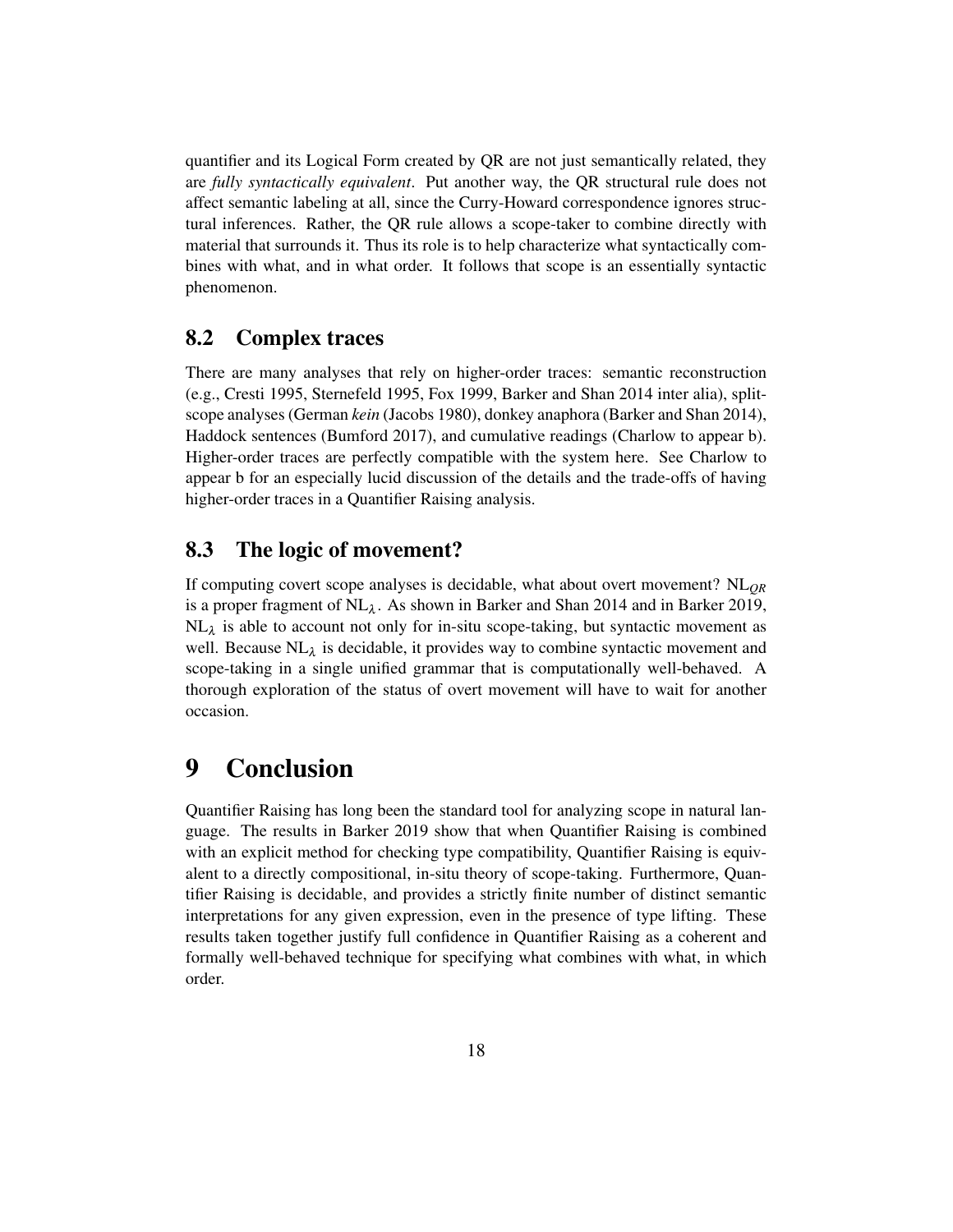## 10 References

- Alonso-Ovalle, Luis. 2006. *Disjunction in Alternative Semantics*. UMass Amherst PhD dissertation.
- Barker, Chris. 2007a. Parasitic Scope. *Linguistics and Philosophy* 30.4: 407–444.
- Barker, Chris. 2007b. Direct Compositionality on Demand. In Chris Barker and Pauline Jacobson (eds). *Direct Compositionality*. Oxford University Press. 102–131.
- Barker, Chris. 2015. Scope. In press in Shalom Lappin and Chris Fox (eds). *Handbook of Contemporary Semantics, 2d edition*. Wiley-Blackwell.
- Barker, Chris. 2019. NL<sub>λ</sub> as the logic of scope and movement. *Journal of Logic*, *Language and Information*. 1–21.
- Barker, Chris and Chung-chieh Shan. 2014. *Continuations and Natural Language*. Oxford.
- Barker, Chris and Pauline Jacobson. Introduction: Direct Compositionality. In Chris Barker and Pauline Jacobson (eds), *Direct Compositionality*. Oxford. 1–19.
- Brasoveanu, Adrian. 2012. Modified numerals as post-suppositions. *Journal of Semantics* 30.2: 155–209.
- Bumford, Dylan. 2017. Split-scope definites: Relative superlatives and Haddock descriptions. *Linguistics and Philosophy* 40.6: 549–593k.
- Charlow, Simon. To appear a. The scope of alternatives: Indefiniteness and islands. *Linguistics and Philosophy*.
- Charlow, Simon. To appear b. Postsuppositions and semantic theory. *Journal of Semantics*.
- Dayal, Veneeta. 2013. The syntax of scope and quantification. In *The Cambridge Handbook of Generative Syntax*. 827–859.
- Heim, Irene and Angelika Kratzer. 1998. *Semantics in Generative Grammar*. Blackwell.
- Jacobs, Joachim. 1980. Lexical decomposition in Montague Grammar. *Theoretical Linguistics* 7:121–136.
- Jacobson, Pauline. 1999. Towards a variable-free semantics. *Linguistics and Philosophy* 22.2: 117–185.
- Kennedy, Christopher, and Jason Stanley. 2009. On *average*. *Mind* 118.471: 583–646.
- Kratzer, Angelika. 1998. Scope or Pseudoscope? Are There Wide-Scope Indefinites? In Susan Rothstein (ed). *Events and Grammar*. Kluwer, Dordrecht. 163–196.
- Kratzer, Angelika and Junko Shimoyama. 2002. Indeterminate pronouns: the view from Japanese. In Hituzi Syobo (ed). *Proceedings of the 3rd Tokyo Conference on Psycholinguistics*: 1–24.
- Kubota, Yusuke, and Robert Levine. 2015. Against ellipsis: arguments for the direct licensing of noncanonical coordinations. *Linguistics and Philosophy*. 38.6: